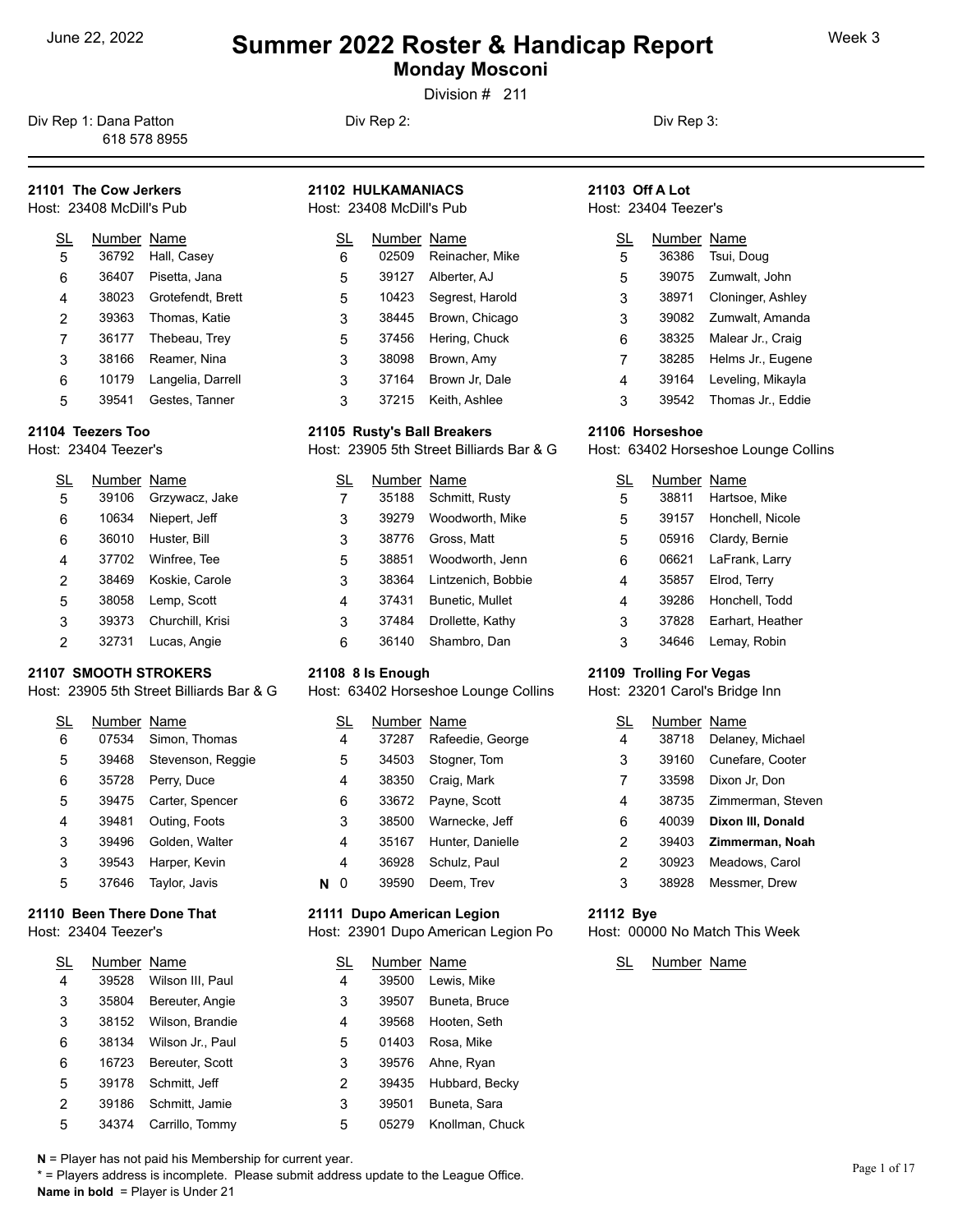**Tuesday Rempe** 

Division # 221

Div Rep 1: Dana Patton **Div Rep 2:** Div Rep 2: Div Rep 3: 618 578 8955

### **22101 Hillbilly Hustlers**

#### Host: 62207 St Clair Bowl

| SL             | Number Name |                       | SL | Nur |
|----------------|-------------|-----------------------|----|-----|
| 5              | 38619       | Anthony, Mr. Fabulous | 3  | 39  |
| $\overline{4}$ | 38674       | Anthony, Jessica      | 5  | 38  |
| 4              |             | 38442 Anthony, Tammy  | 4  | 38  |
| 6              | 34071       | Schutz, Philip        | 2  | 40  |
| 3              | 38909       | Ondercho, Rachel      | 5  | 35  |
| 3              | 38964       | Ondercho, Cowboy      | 4  | 36  |
| 3              | 39594       | Schroeder, Michael    | 7  | 37  |
| 2              | 39602       | Simons, Jeanette      | 6  | 36  |

#### **22104 Pocket Eights**

Host: 00004 The Hut

| SL | Number Name |                     | SL | Num |
|----|-------------|---------------------|----|-----|
| 5  | 36724       | Kaczmarowski, Linda | 4  | 382 |
| 4  | 35585       | Burgess, Leanne     | 4  | 358 |
| 4  | 36960       | Burgess, Doug       | 5  | 330 |
| 3  | 37619       | Brutto, Nathan      | 3  | 391 |
| 4  | 35637       | Frayer, Susan       | 2  | 392 |
| 4  | 38507       | Holladay, Nancy     | 2  | 395 |
| 6  | 37174       | Stroh, John         | 2  | 395 |
|    | 12082       | Kaczmarowski, Marty | 5  | 055 |

#### **22107 Drift Wood**

#### Host: 23404 Teezer's

| <u>SL</u> | Number Name |                | SL | Number Name |                  |
|-----------|-------------|----------------|----|-------------|------------------|
| 5         | 37291       | Armes, Jesse   | 4  | 38556       | Stosberg, Sami   |
| 5         | 37054       | Briggs, Shane  | 7  | 34225       | Jacobs, Alan     |
| 4         | 37702       | Winfree, Tee   | 5  | 37274       | Curtis, Sparkles |
| 4         | 38881       | Doughty, Dopey | 5  | 38977       | Storace, Andy    |
| 2         | 39402       | Ross, Michael  | 3  | 38430       | Stanfill, Amy    |
| 2         | 38469       | Koskie, Carole | 5  | 39075       | Zumwalt, John    |
| 4         | 37005       | Barger, Cathy  | 2  | 37874       | Waksmunski, Liz  |
| 6         | 36010       | Huster, Bill   | 6  | 33724       | Barnes, Crystal  |

Host: 00061 The Dive Bar

**22105 Cues Your Daddy?** Host: 00006 VFW-Collinsville SL Number Name

**22108 Veni, Vidi, Vici** Host: 23404 Teezer's

SL Number Name

 39135 McNaughton, Tammy 38274 Lewis, Travis 38030 Parchman, Rod 40069 **Vitale, Alyssa** 35361 McKown, Lindell 36815 Hubbard, Bethany 37283 Rea, Justin

36140 Shambro, Dan

 38215 Blumberg, Ronnie 35857 Elrod, Terry 33006 Cummins, Perry 39147 Becker, Brian 39284 Morrison, Tammy 39549 Clark, Ed

 39537 Digirolamo, Donald 05532 Knapp, Johnny

**22102 Dive Bar**

#### **22103 Straight Jacket Posse** Host: 23201 Carol's Bridge Inn

| SL | Number Name |                 |
|----|-------------|-----------------|
| 5  | 35455       | Clifton, Chuck  |
| 3  | 35534       | Clifton, Judy   |
| 5  | 35648       | Herzing, Bob    |
| 3  | 35718       | Herzing, Raguel |
| 6  | 31013       | Fairall, Kenny  |
| 3  | 38737       | Fairall, Alicia |
| 3  | 39107       | Robins. Dawn    |
| 5  | 06451       | Reamer, Keith   |

#### **22106 Can't Beat Luck**

Host: 20802 Fairview Inn

| <u>SL</u> | Number Name |                 |
|-----------|-------------|-----------------|
| 3         | 36830       | Noud, Brenda    |
| 7         | 04134       | Noud, Gregg     |
| 3         | 10078       | Hendricks, Sue  |
| 5         | 10212       | Hendricks, Paul |
| 3         | 38820       | Borders, Bob    |
| 6         | 38272       | Hall, Dan       |
| 5         | 38826       | Gordon, Adam    |
| 2         | 36973       | McCann, Dave    |

#### **N** = Player has not paid his Membership for current year. \* = Players address is incomplete. Please submit address update to the League Office. **Name in bold** = Player is Under 21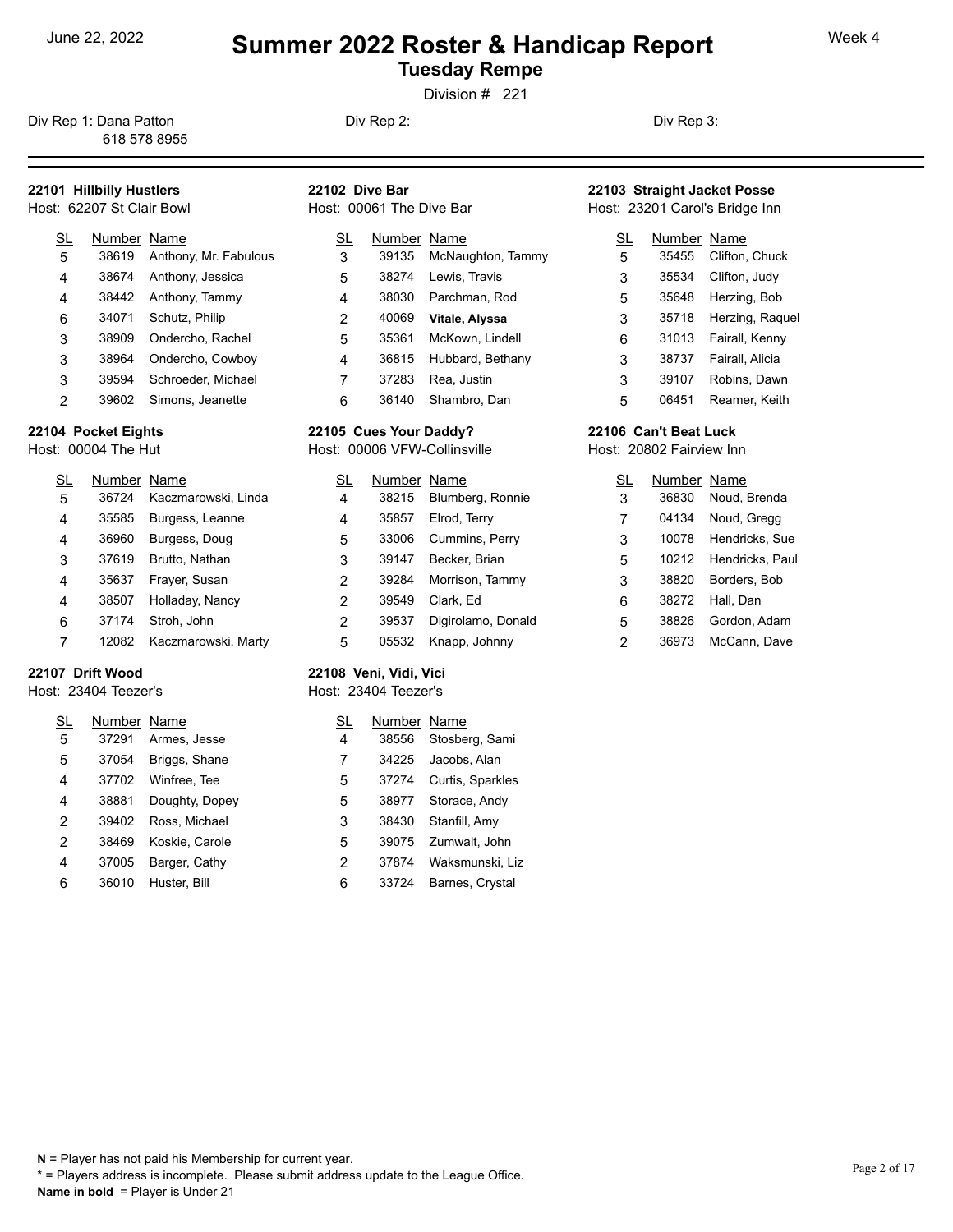**Wednesday Hall** 

Division # 231

Div Rep 1: Dana Patton **Div Rep 2:** Div Rep 2: Div Rep 3: 618 578 8955

### **23101 Buddah&TheDeepThinkers**

Host: 23201 Carol's Bridge Inn

| SL | Number Name |                     | SL |  |
|----|-------------|---------------------|----|--|
| 6  | 35283       | Barton, Justin      | 3  |  |
| 4  | 38733       | Hamilton, John      | 7  |  |
| 3  | 00164       | Downs, Brett        | 4  |  |
| 6  | 38620       | Konieczny, Russell  | 3  |  |
| 3  |             | 31681 Jones, Laurie | 5  |  |
| 3  |             | 39418 Janes, Mike   | 5  |  |
| 3  | 35633       | Curry Barton, Mary  | 3  |  |
| 3  | 39583       | Meise, Michael      | 3  |  |

#### **23104 Shot Callers**

Host: 23404 Teezer's

| SL | Number Name |                  | SL |
|----|-------------|------------------|----|
| 6  | 37411       | Jeter, Preston   | 5  |
| 3  | 43367       | Simons, Layla    | 5  |
| 3  | 39037       | Simons, Matt     | 5  |
| 5  | 39489       | Alyatim, Atallah | 5  |
| 2  | 39554       | Perjak, Niles    | 4  |
| 7  | 36350       | Mobley, Tony     | 2  |
| 4  | 35205       | Gorsich, Eric    | 2  |
| 5  | 35361       | McKown, Lindell  |    |

#### **23107 8 Up**

Host: 20802 Fairview Inn

| SL             | Number Name |                   |   | N١ |
|----------------|-------------|-------------------|---|----|
| $\overline{4}$ | 11980       | Hutchinson, Steve |   | 1  |
| $\overline{2}$ | 35207       | Wright, Debbie    | 5 | З  |
| 6              | 32327       | Musser, Michael   | 4 | З  |
| 3              | 35892       | Wright III, Bil   | 3 | З  |
| 4              | 38877       | Drummond, Nick    | 4 | З  |
| 4              | 09943       | Biermann, Todd    | 3 | З  |
| $\overline{2}$ | 12083       | Biermann, Lisa    | 6 | З  |
| 3              | 35833       | Fehlhaber, Sue    | 6 | З  |

#### **23110 Cream Of The Crop**

Host: 23201 Carol's Bridge Inn

| <u>SL</u> | Number Name |                   |
|-----------|-------------|-------------------|
| 3         | 39440       | Thebeau, John     |
| 4         | 39164       | Leveling, Mikayla |
| 5         | 00348       | Boshoff, Dan      |
| 5         | 37054       | Briggs, Shane     |
| 3         | 39561       | Riley, Michael    |
| 4         | 39528       | Wilson III, Paul  |
| 4         | 39490       | Talley, Carl      |
| 6         | 36178       | Calahan, Barry    |

|  | N = Player has not paid his Membership for current year. |
|--|----------------------------------------------------------|
|--|----------------------------------------------------------|

\* = Players address is incomplete. Please submit address update to the League Office. **Name in bold** = Player is Under 21

| 23102 That's What We Do        | 23103 All About Those 8s |
|--------------------------------|--------------------------|
| Host: 23201 Carol's Bridge Inn | Host: 23404 Teezer's     |

| <u>SL</u> | Number Name |                 | SL |
|-----------|-------------|-----------------|----|
| 3         | 38784       | Jones, James    | 3  |
| 7         | 36370       | Reamer, Andy    | 6  |
| 4         | 38898       | Daka, Bwell     | 2  |
| 3         | 38864       | Thiel, Mary     | 4  |
| 5         | 37456       | Hering, Chuck   | 5  |
| 5         | 37422       | McDaniel, Steve | 3  |
| 3         | 39586       | Futia, James    | 4  |
| 3         | 39577       | Robinson, Eric  | 5  |

#### **23105 Undercover 7s**

Host: 63402 Horseshoe Lounge Collins

| SL | Number Name |                   | SL | Numbe |
|----|-------------|-------------------|----|-------|
| 5  | 38846       | Hernandez, Samuel |    | 33704 |
| 5  | 38891       | Mann. DJ          | 4  | 40103 |
| 5  | 38854       | Ortiz, Gonzalo    | 3  | 39487 |
| 5  | 38876       | Tinoco, Julio     | 5  | 35493 |
| 4  | 38913       | Espinoza, Daniel  | 3  | 34435 |
| 2  | 39527       | Barrios, Kim      | 2  | 39491 |
| 2  | 39569       | Flores, Gerardo   | 2  | 39587 |

## **23108 Rack Reapers**

Host: 00004 The Hut

| SL | Number Name |                     |   | Num |
|----|-------------|---------------------|---|-----|
| 7  | 12082       | Kaczmarowski, Marty | 5 | 363 |
| 5  | 36724       | Kaczmarowski, Linda | 6 | 078 |
| 4  | 35637       | Frayer, Susan       | 3 | 394 |
| 3  | 37619       | Brutto, Nathan      | 5 | 380 |
| 4  | 38507       | Holladay, Nancy     | 3 | 378 |
| 3  | 35585       | Burgess, Leanne     | 5 | 394 |
| 6  | 36065       | Haskins Jr, Bill    | 2 | 380 |
| 6  | 37174       | Stroh, John         | 3 | 306 |

# Host: 23404 Teezer's

| SL | Number Name |                         |
|----|-------------|-------------------------|
| 3  |             | 39373 Churchill, Krisi  |
| 6  | 38986       | Day, Cody               |
| 2  | 32731       | Lucas, Angie            |
| 4  |             | 39451 Stevenson, Robert |
| 5  | 37690       | Thorpe Jr, Kevin        |
| 3  | 39483       | Nix, 1/2 Hawk           |
| 4  |             | 37702 Winfree, Tee      |
| 5  | 37841       | Williamson, BJ          |

#### **23106 Let The Sparks Fly**

Host: 63402 Horseshoe Lounge Collins

| SL | Number Name |                    |
|----|-------------|--------------------|
| 7  | 33704       | Wreath, Dave       |
| 4  | 40103       | Wreath, Matt       |
| 3  | 39487       | Autenrieth, Samuel |
| 5  | 35493       | George, Odie       |
| 3  | 34435       | Andoe, Tim         |
| 2  | 39491       | Wreath, Dena       |
| 2  | 39587       | Shaw, Marty        |
| 5  | 38679       | Bluemner, Joel     |

#### **23109 The Long Shots**

Host: 23404 Teezer's

| <u>SL</u> | Number Name |                  |
|-----------|-------------|------------------|
| 5         | 36331       | Long, Kevin      |
| 6         | 07810       | Carver, Jerry    |
| 3         | 39446       | Cox, Sloan       |
| 5         | 38058       | Lemp, Scott      |
| 3         | 37815       | Petterson, Billy |
| 5         | 39499       | Johnston, Edward |
| 2         | 38051       | Summer, Kim      |
| 3         | 30689       | Carver, Debbie   |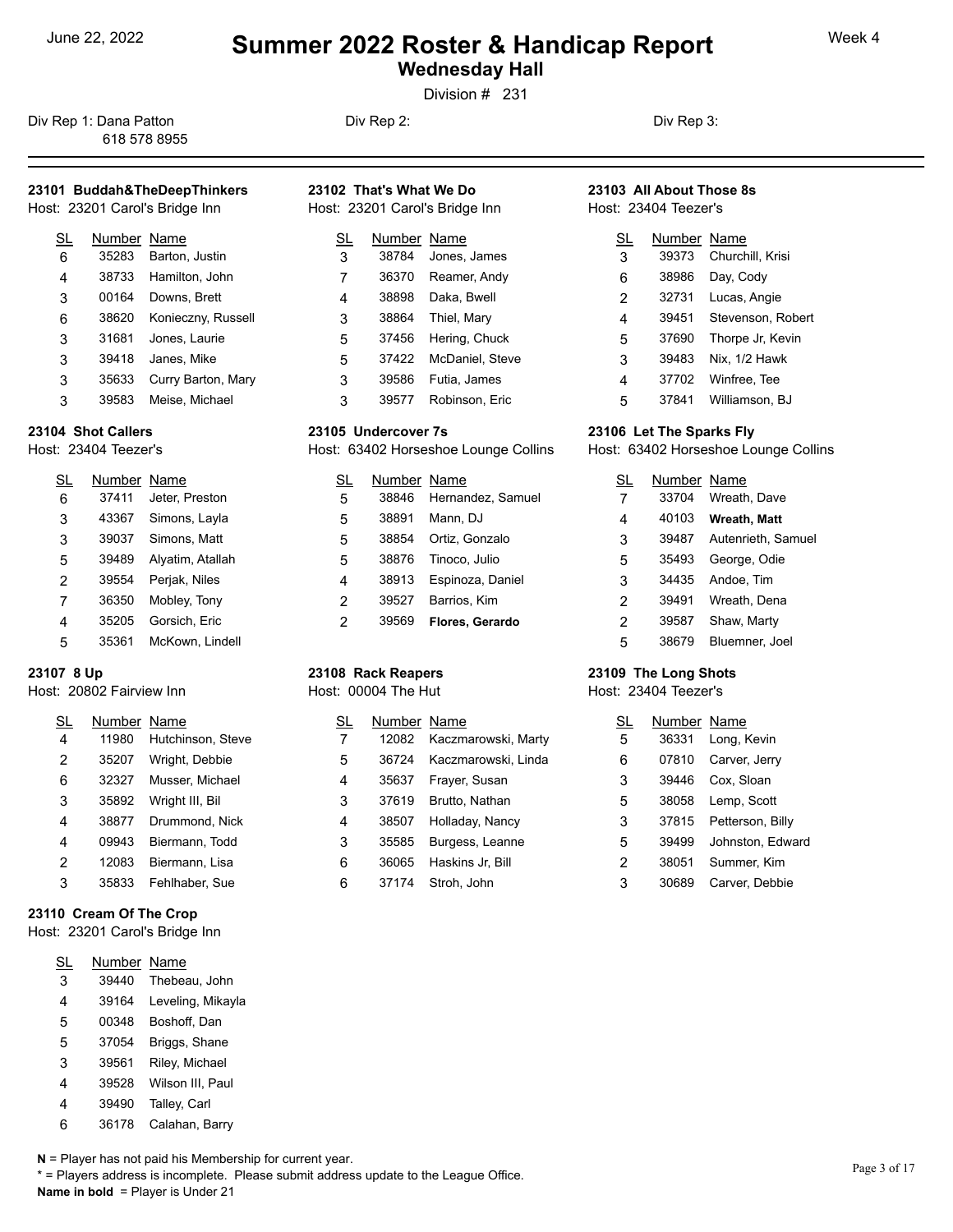# <sup>June 22, 2022</sup> **Summer 2022 Roster & Handicap Report** Week 4 **Thursday Varner DJ 8-Ball**

Division # 242

**24201 Red Hot**

**24202 Smok-N & Drink-N** Host: 23201 Carol's Bridge Inn

SL Number Name

36407 Pisetta, Jana 4 37881 Trice, Chad

 6 39154 Sumner, Sherminator 39483 Nix, 1/2 Hawk 39516 McElligott, Tonia Perez, Luis Smay, Zay 39010 Woodring, Connie

Div Rep 1: Div Rep 2: Div Rep 3:

#### **24203 Can't Beat'm Join'em** Host: 23201 Carol's Bridge Inn

| SL<br>6 | Number Name | 36178 Calahan, Barry |
|---------|-------------|----------------------|
| 3       |             | 37994 Hart, Jason    |
| 5       |             | 37222 Hart, Joe      |
| 2       | 30923       | Meadows, Carol       |
| 2       | 39557       | Dixon, Eamonn        |
| 4       | 37973       | Wetmore, lan         |
| 4       | 37528       | Jackson, Lance       |
|         | 32192       | Brock, Frank         |

#### **24206 Shooters**

Host: 62207 St Clair Bowl

| SL | Number Name |                  |
|----|-------------|------------------|
| 6  | 15070       | Taylor, Travis   |
| 3  | 38820       | Borders, Bob     |
| 7  | 04134       | Noud, Gregg      |
| 4  | 36851       | Nicol, Cat       |
| 3  | 36830       | Noud, Brenda     |
| 4  | 37287       | Rafeedie, George |
| 4  | 19969       | Bates, Shawn     |
| 3  | 34646       | Lemay, Robin     |

# 5 38876 Tinoco, Julio **24204 The Trolls**

Host: 23201 Carol's Bridge Inn

Host: 23201 Carol's Bridge Inn SL Number Name

> 6 35969 McCartney, Paul 3 38098 Brown, Amy

3 37164 Brown Jr, Dale

 7 33639 Rensing, Eric 5 36289 McCartney, Ashley

 2 39335 Rensing, Melissa 4 39313 Garner II, Tyrone

| SL | Number Name |                   | SL | Number |  |
|----|-------------|-------------------|----|--------|--|
| 4  | 38735       | Zimmerman, Steven |    | 36370  |  |
| 6  | 38739       | Jones, Chris      | 6  | 36193  |  |
| 4  | 38718       | Delaney, Michael  | 5  | 38427  |  |
| 3  | 39023       | Zimmerman, Megan  | 4  | 39469  |  |
| 5  | 38826       | Gordon, Adam      | 4  | 38703  |  |
| 3  | 39160       | Cunefare, Cooter  | 3  | 37506  |  |
| 2  | 39403       | Zimmerman, Noah   | 4  | 36895  |  |
| 3  | 39582       | Murray, Billy     | 2  | 37450  |  |

#### **24207 Multiple Poolsonalities**

Host: 06565 The Outdoorsman Lounge

| SL | Number Name |                | SL | N١ |
|----|-------------|----------------|----|----|
| 3  | 38312       | Rea, Crystal   | 3  | З  |
| 4  | 33202       | Ford, Betty    | 3  | З  |
| 5  | 36266       | Older, Mike    | 6  | C  |
| 7  | 11813       | Palmer, Dennis | 3  | З  |
| 7  | 37283       | Rea, Justin    | 5  | З  |
| 3  | 38485       | Older, Shauna  | 4  | З  |
| 4  | 33138       | Wright, Sleeza | 4  | З  |
| 2  | 40069       | Vitale, Alyssa | 2  | З  |

#### **24208 Unnecessary English**

Host: 26901 The Hut

**24205 Andy Pool**

Host: 23201 Carol's Bridge Inn SL Number Name 36370 Reamer, Andy 36193 Stanley, Mike 38427 Hall, Daryl 39469 Wallace, Chris 38703 Boswell, Brice 37506 Manninger, Tanya 36895 Cooper, Scot 37450 Henson, Katie

| SL | Number Name |                  |
|----|-------------|------------------|
| 3  | 37516       | Easton, Andrea   |
| 3  | 39407       | Peiffer, Shannon |
| 6  | 00438       | Easton, Bobby    |
| 3  | 39486       | Peiffer, Adam    |
| 5  | 38732       | Cull, Bob        |
| 4  | 39144       | Edwards, AJ      |
| 4  | 39556       | Bigham, James    |
| 2  | 39550       | Bigham, Alyscia  |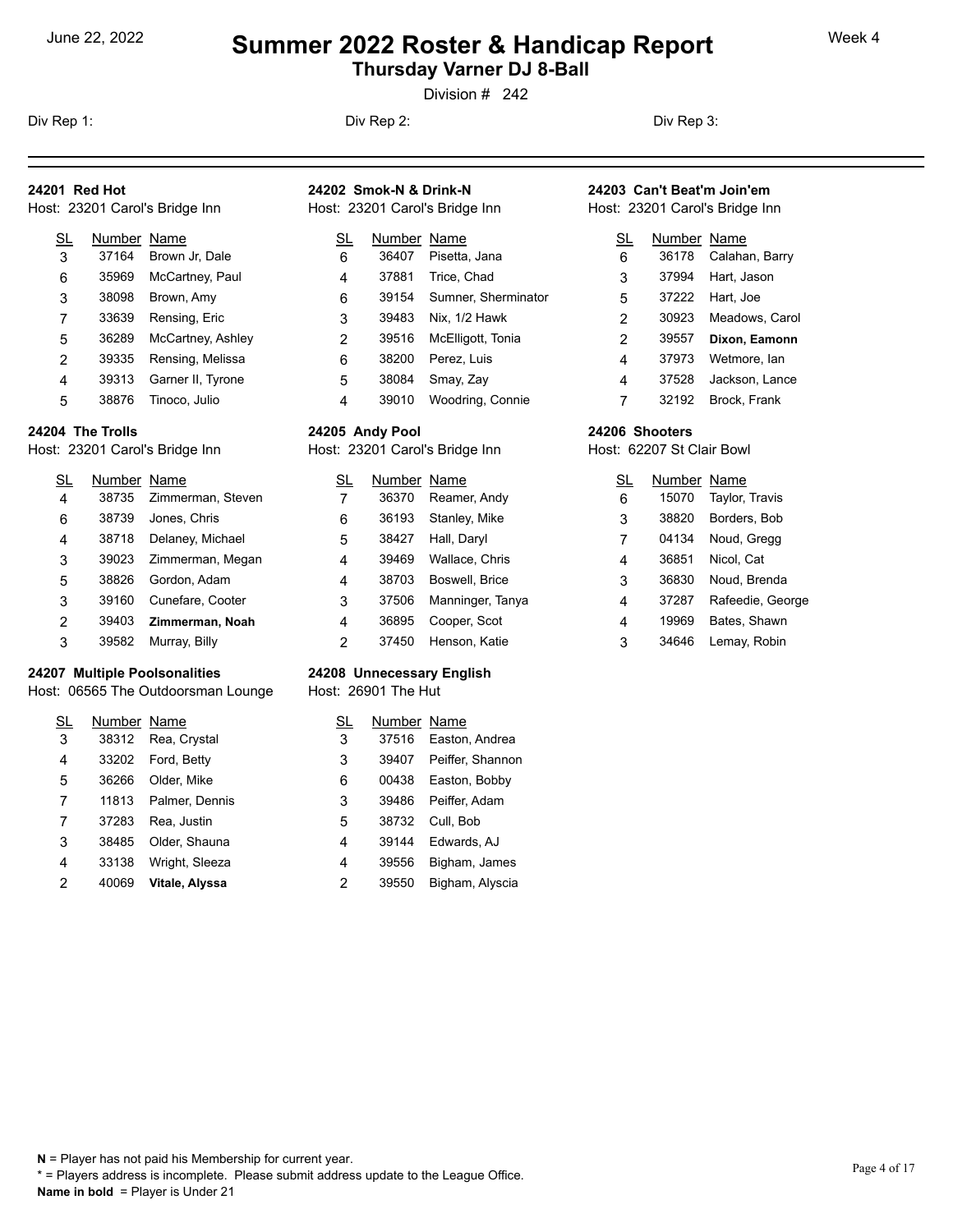# <sup>June 22, 2022</sup> **Summer 2022 Roster & Handicap Report** Week 4 **Thursday Varner DJ 9-Ball**

Division # 243

**24301 Red Hot**

**24302 Smok-N & Drink-N** Host: 23201 Carol's Bridge Inn

> SL Number Name 38084 Smay, Zay

> > 39483 Nix, 1/2 Hawk 37881 Trice, Chad

39010 Woodring, Connie

 38200 Perez, Luis 36407 Pisetta, Jana

39154 Sumner, Sherminator

McElligott, Tonia

Div Rep 1: Div Rep 2: Div Rep 3:

#### **24303 Can't Beat'm Join'em** Host: 23201 Carol's Bridge Inn

| SL | Number Name |                    |
|----|-------------|--------------------|
| 6  |             | 37222 Hart, Joe    |
| 8  |             | 32192 Brock, Frank |
| 3  | 37994       | Hart, Jason        |
| 6  | 36178       | Calahan, Barry     |
| 3  | 30923       | Meadows, Carol     |
| 1  | 39557       | Dixon, Eamonn      |
| 4  | 37973       | Wetmore, lan       |
| 4  | 37528       | Jackson, Lance     |

#### **24306 Shooters**

Host: 62207 St Clair Bowl

| SL | Number Name |                  |
|----|-------------|------------------|
| 3  | 38820       | Borders, Bob     |
| 7  | 15070       | Taylor, Travis   |
| 4  | 36851       | Nicol, Cat       |
| 9  | 04134       | Noud, Gregg      |
| 3  | 36830       | Noud, Brenda     |
| 4  | 37287       | Rafeedie, George |
| 5  | 19969       | Bates, Shawn     |
| 3  | 34646       | Lemay, Robin     |

## **24304 The Trolls**

Host: 23201 Carol's Bridge Inn

35969 McCartney, Paul

Host: 23201 Carol's Bridge Inn SL Number Name 38098 Brown, Amy

> 33639 Rensing, Eric 37164 Brown Jr, Dale 36289 McCartney, Ashley

> 39313 Garner II, Tyrone 38876 Tinoco, Julio

39335 Rensing, Melissa

| SL | Number Name |                   | SL | Number Name |                  | <u>sl</u> |
|----|-------------|-------------------|----|-------------|------------------|-----------|
| 4  | 38826       | Gordon, Adam      |    | 36193       | Stanley, Mike    | 3         |
| 3  | 38718       | Delaney, Michael  |    | 36370       | Reamer, Andy     |           |
| 4  | 38735       | Zimmerman, Steven | 5  | 38427       | Hall, Daryl      | 4         |
| 3  | 39023       | Zimmerman, Megan  | 3  | 39469       | Wallace, Chris   | 9         |
|    | 38739       | Jones, Chris      | 3  | 38703       | Boswell, Brice   | 3         |
| 3  | 39160       | Cunefare, Cooter  | 3  | 37506       | Manninger, Tanya | 4         |
| 2  | 39403       | Zimmerman, Noah   | 4  | 36895       | Cooper, Scot     | 5         |
| 3  | 39582       | Murray, Billy     |    | 37450       | Henson, Katie    | 3         |

#### **24307 Multiple Poolsonalities**

Host: 06565 The Outdoorsman Lounge

| <u>SL</u> | Number Name |                | SL | Num |
|-----------|-------------|----------------|----|-----|
| 4         | 33202       | Ford, Betty    |    | 004 |
| 3         | 38485       | Older, Shauna  | 5  | 387 |
| 3         | 38312       | Rea, Crystal   | 3  | 375 |
| 7         | 37283       | Rea, Justin    | 3  | 394 |
| 8         | 39142       | Ford, Roger    | 4  | 391 |
| 5         | 36266       | Older, Mike    | 1  | 395 |
| 4         | 33138       | Wright, Sleeza | 2  | 395 |
| 2         | 40069       | Vitale, Alyssa | 2  | 394 |

#### **24308 Unnecessary English**

Host: 26901 The Hut

**24305 Andy Pool**

Host: 23201 Carol's Bridge Inn SL Number Name

| SL | Number Name |                  |
|----|-------------|------------------|
| 7  | 00438       | Easton, Bobby    |
| 5  | 38732       | Cull, Bob        |
| 3  | 37516       | Easton, Andrea   |
| 3  | 39407       | Peiffer, Shannon |
| 4  | 39144       | Edwards, AJ      |
| 1  | 39550       | Bigham, Alyscia  |
| 2  | 39556       | Bigham, James    |
| 2  | 39486       | Peiffer, Adam    |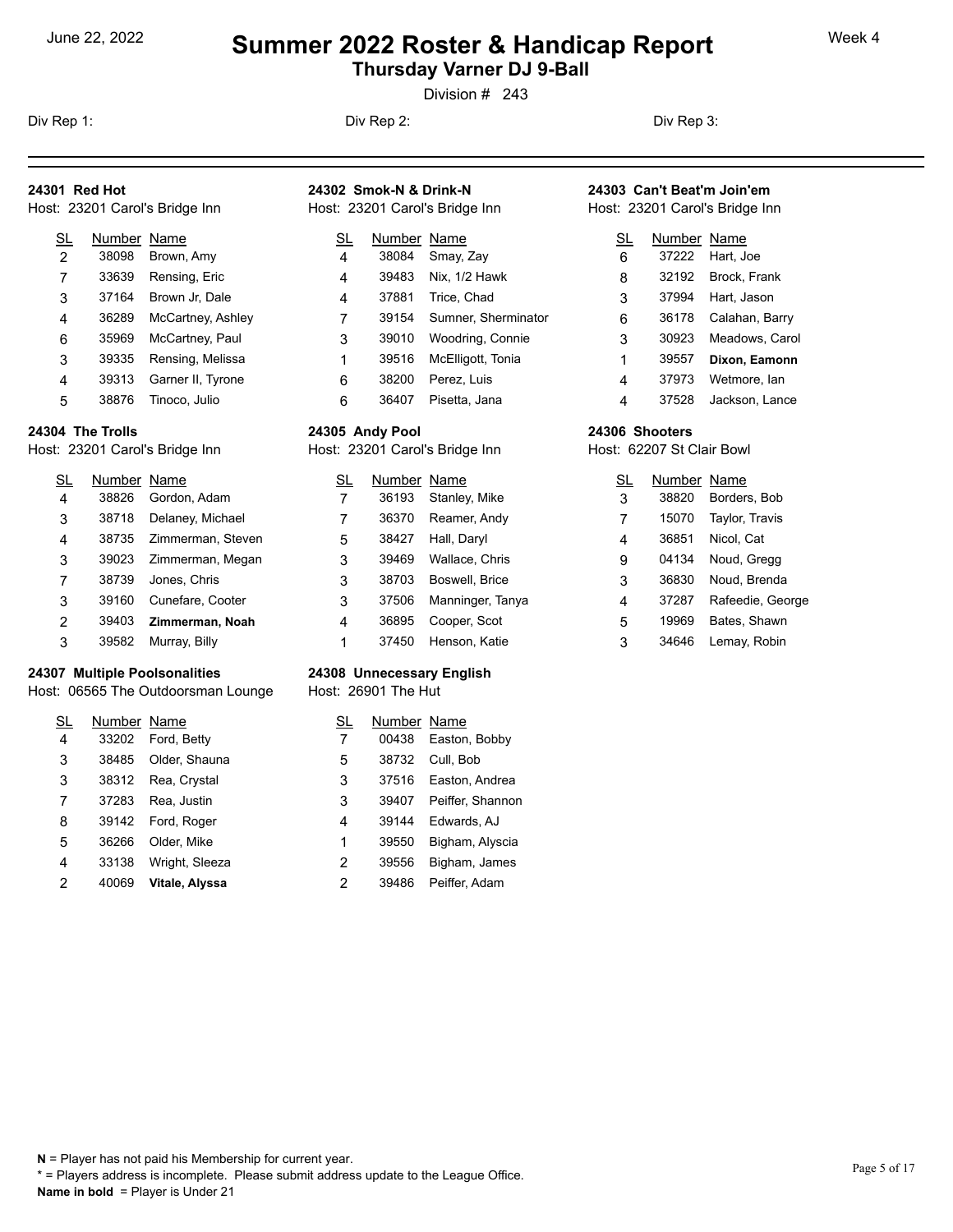# <sup>June 22, 2022</sup> **Summer 2022 Roster & Handicap Report** Week 4 **Thursday Parica DJ 8-Ball**

Division # 244

Div Rep 1: Dana Patton **Div Rep 2:** Div Rep 2: Div Rep 3: 618 578 8955

### **24401 Safety First**

| Host: 23905 5th Street Billiards Bar & G | Host: 23905 5th Street Billiards Bar & G | Host: 23905 5th Street Billia |
|------------------------------------------|------------------------------------------|-------------------------------|
|                                          |                                          |                               |

| SL             | Number Name |                 | SL | Number |
|----------------|-------------|-----------------|----|--------|
| $\overline{4}$ | 38852       | Evans, Danielle | 5  | 33618  |
| 5              | 38884       | Patton, Adam    | 3  | 38095  |
| 7              | 38678       | Parks, John     | 3  | 38730  |
| 3              | 39358       | Baird, Bill     | 6  | 04895  |
| 6              | 38954       | Marshall, Tater | 7  | 11463  |
| 5              | 45224       | Battas, Kevin   | 4  | 31421  |
| 3              | 39290       | Baird, Jacob    | 3  | 37619  |
| 2              | 39250       | McCaleb, Joshua |    |        |

#### **24404 Corner Pocket**

Host: 23905 5th Street Billiards Bar & G

| SL | Number Name |                 | SL |
|----|-------------|-----------------|----|
| 5  | 39149       | Lewis, Steve    |    |
| 6  | 38456       | Sterling, Nate  | 6  |
| 3  | 38993       | Lopez, Jennifer | 2  |
| 7  | 02956       | Lopez, Nick     | 5  |
| 3  | 33296       | Jeffery, Karl   | 3  |
| 3  | 39177       | Lang, Rick      | 3  |
| 3  | 39460       | Geis, Don       | 3  |
| 3  | 39505       | Lewis, Bonnie   | 3  |

# **24402 Nice Rack**

| SL | Number Name |                            | SL | N |
|----|-------------|----------------------------|----|---|
| 5  |             | 33618 Willtrout, Big Daddy |    |   |
| 3  |             | 38095 Sommerfield, Amy     | 4  |   |
| 3  | 38730       | Casey, Stephanie           | 5  |   |
| 6  | 04895       | McCain, Johnny             | 3  |   |
|    | 11463       | Faries, Mike               | 3  |   |
| 4  | 31421       | Hulsey, Roger              | 3  |   |
| 3  | 37619       | Brutto, Nathan             | 3  |   |

#### **24405 5th Street Players**

Host: 23905 5th Street Billiards Bar & G

| SL             | Number Name |                     |   | Νι |
|----------------|-------------|---------------------|---|----|
| 7              | 33598       | Dixon Jr, Don       | 3 | 3  |
| 6              | 40039       | Dixon III, Donald   | 5 | C  |
| $\overline{2}$ | 38690       | Dixon, Sarah        | 4 | 3  |
| 5              | 38843       | Whitaker, Tyler     | 3 | 3  |
| 3              |             | 35442 Fancote, Jean | 2 | 3  |
| 3              | 39400       | Fields, Jason       | 4 | C  |
| 3              | 05560       | Newlin, Shelly      | 2 | 3  |
| 3              | 38602       | Sumoski, Alex       | 4 | 3  |

# **24403 Bank'n 4 Shapes**

Host: 23905 5th Street Billiards Bar & G

| <u>SL</u> | Number Name |                    |
|-----------|-------------|--------------------|
| 7         | 04443       | Standfuss, Dave    |
| 4         | 09751       | White, Emily       |
| 5         | 09914       | Weber, Matthew     |
| 3         | 02627       | Garrison II, Rick  |
| 3         | 19921       | Patterson, Adam    |
| 3         | 05498       | Mensing, Leah      |
| 3         | 39575       | Bradenberg, Connor |

#### **24406 Dupo American Legion**

Host: 23901 Dupo American Legion Po

| SL | Number Name |                       |
|----|-------------|-----------------------|
| 3  | 39501       | Buneta, Sara          |
| 5  |             | 05279 Knollman, Chuck |
| 4  | 39500       | Lewis, Mike           |
| 3  | 39507       | Buneta, Bruce         |
| 2  | 39435       | Hubbard, Becky        |
| 4  | 03630       | Hediger, Rich         |
| 2  | 39529       | Hess, Don             |
| 4  | 39603       | Hess, Mike            |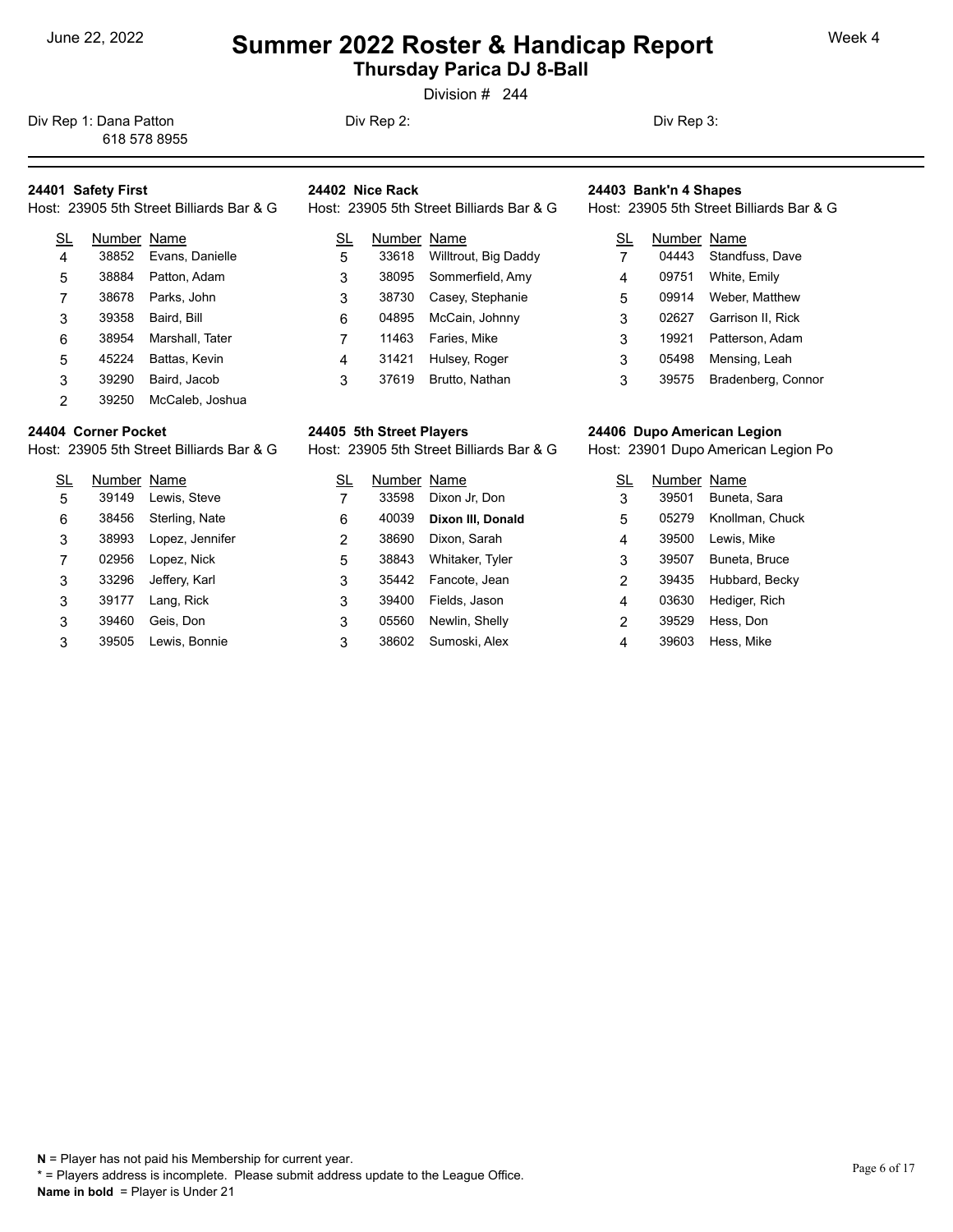# <sup>June 22, 2022</sup> **Summer 2022 Roster & Handicap Report** Week 4 **Thursday Parica DJ 9-Ball**

Division # 245

Div Rep 1: Dana Patton **Div Rep 2:** Div Rep 2: Div Rep 3: 618 578 8955

### **24501 Safety First**

| Host: 23905 5th Street Billiards Bar & G | Host: 23905 5th Street Billiards Bar & G | Host: 23905 5th Street Billia |
|------------------------------------------|------------------------------------------|-------------------------------|
|                                          |                                          |                               |

| SL | Number Name |                 | SL | Number |
|----|-------------|-----------------|----|--------|
| 7  | 38678       | Parks, John     | 2  | 38730  |
| 6  | 38954       | Marshall, Tater | 5  | 33618  |
| 3  | 39290       | Baird, Jacob    | 2  | 38095  |
| 3  | 39358       | Baird, Bill     | 8  | 11463  |
| 4  | 38852       | Evans, Danielle | 6  | 04895  |
| 5  | 45224       | Battas, Kevin   | 4  | 31421  |
| 4  | 38884       | Patton, Adam    | 2  | 37619  |
| 2  | 39250       | McCaleb, Joshua |    |        |

#### **24504 Corner Pocket**

Host: 23905 5th Street Billiards Bar & G

SL Number Name 02956 Lopez, Nick 38456 Sterling, Nate 38993 Lopez, Jennifer 39149 Lewis, Steve 33296 Jeffery, Karl 39177 Lang, Rick 39460 Geis, Don 39505 Lewis, Bonnie

# **24502 Nice Rack**

| SL             | Number Name |                      | <u>SL</u> | N |
|----------------|-------------|----------------------|-----------|---|
| $\overline{2}$ | 38730       | Casey, Stephanie     | 4         |   |
| 5              | 33618       | Willtrout, Big Daddy | 8         |   |
| 2              | 38095       | Sommerfield, Amy     | 5         |   |
| 8              | 11463       | Faries, Mike         | 3         |   |
| 6              | 04895       | McCain, Johnny       | 3         |   |
| $\overline{4}$ | 31421       | Hulsey, Roger        | 3         |   |
| 2              | 37619       | Brutto, Nathan       | 3         |   |

#### **24505 5th Street Players**

Host: 23905 5th Street Billiards Bar & G

| SL             | Number Name |                   | <b>SL</b> | <u>Νι</u> |
|----------------|-------------|-------------------|-----------|-----------|
| 9              | 33598       | Dixon Jr, Don     | 5         | 3         |
| 6              | 38843       | Whitaker, Tyler   | 2         | 3         |
| $\overline{2}$ | 38690       | Dixon, Sarah      | 6         | C         |
| 7              | 40039       | Dixon III, Donald | 2         | 3         |
| 3              | 35442       | Fancote, Jean     | 2         | 3         |
| 3              | 39400       | Fields, Jason     | 3         | 3         |
| $\overline{2}$ | 05560       | Newlin, Shelly    | 2         | 3         |
| 4              | 38602       | Sumoski, Alex     | 4         | 3         |

# **24503 Bank'n 4 Shapes**

Host: 23905 5th Street Billiards Bar & G

| SL | Number Name |                    |
|----|-------------|--------------------|
| 4  | 09751       | White, Emily       |
| 8  | 04443       | Standfuss, Dave    |
| 5  | 09914       | Weber, Matthew     |
| 3  | 02627       | Garrison II, Rick  |
| 3  | 19921       | Patterson, Adam    |
| 3  | 05498       | Mensing, Leah      |
| 3  | 39575       | Bradenberg, Connor |

#### **24506 Dupo American Legion**

Host: 23901 Dupo American Legion Po

| SL | Number Name |                       |
|----|-------------|-----------------------|
| 5  |             | 39500 Lewis, Mike     |
| 2  | 39501       | Buneta, Sara          |
| 6  |             | 05279 Knollman, Chuck |
| 2  | 39435       | Hubbard, Becky        |
| 2  | 39523       | Humphrey, Lisa        |
| 3  | 39507       | Buneta, Bruce         |
| 2  | 39529       | Hess, Don             |
| 4  | 39603       | Hess, Mike            |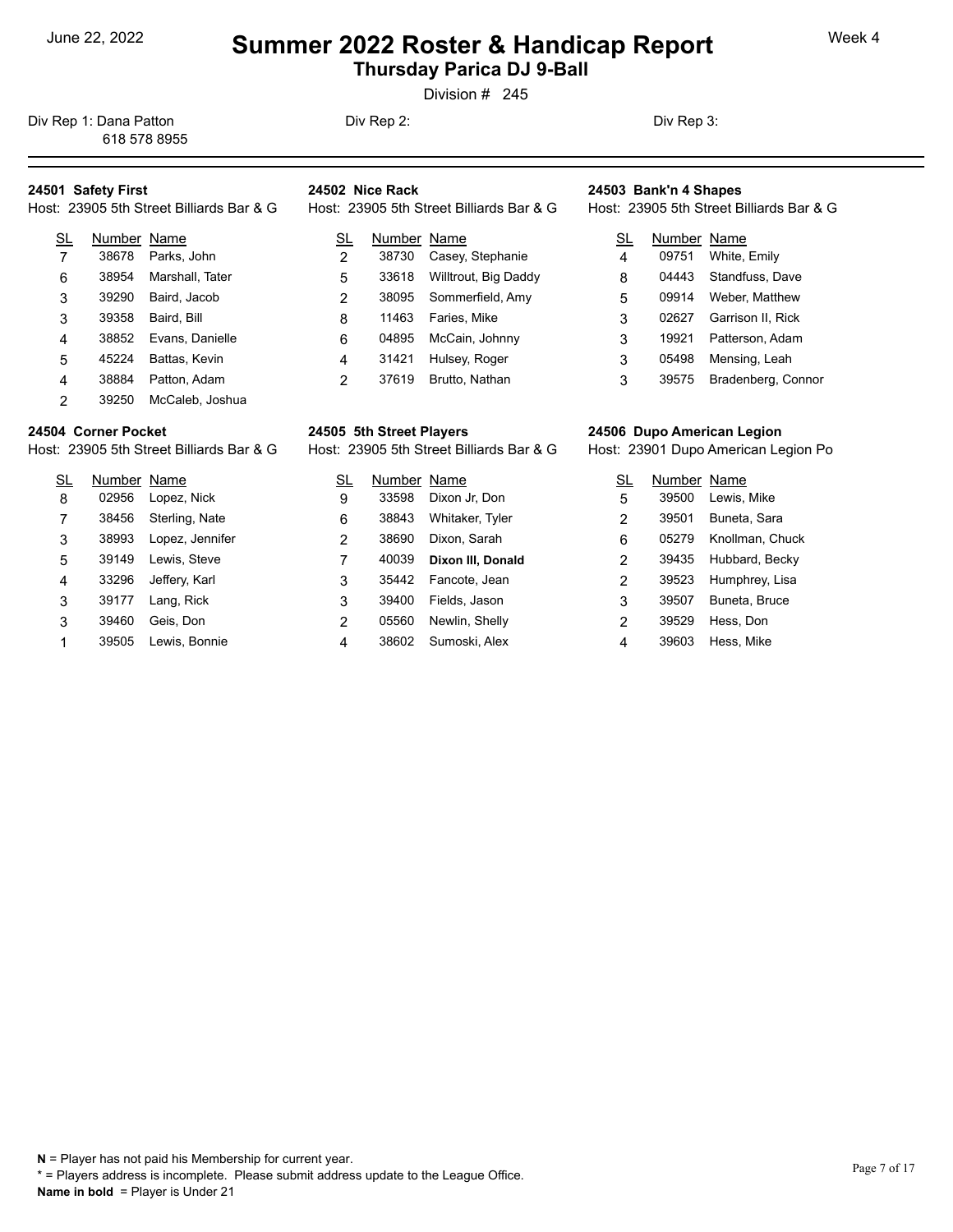**Rossman DJ 8-Ball** 

Division # 246

Div Rep 1: Dana Patton **Div Rep 2:** Div Rep 2: Div Rep 3: 618 578 8955

## **24601 Not In My House**

|  | Host: 23404 Teezer's |  |
|--|----------------------|--|
|  |                      |  |

| SL | Number Name |                  | SL |
|----|-------------|------------------|----|
| 3  | 39194       | Becker, Jenn     | 6  |
| 3  | 39147       | Becker, Brian    | 6  |
| 7  | 33424       | Hodge, Stevie    | 2  |
| 3  | 04855       | Nolen, Michael   | 4  |
| 7  | 33417       | Day, Brian       | 4  |
| 4  | 35555       | Day, Kristy      | 3  |
| 6  | 06611       | Meadows, Jeff    | 5  |
| 3  | 39604       | Ralston, Richard | 5  |

#### **24604 House Shark**

Host: 63402 Horseshoe Lounge Collins

| SL | Number Name |                      |   |  |
|----|-------------|----------------------|---|--|
| 5  |             | 35612 Masloski, Hoss | 6 |  |
| 3  | 39205       | Taylor, Michelle     | 5 |  |
| 3  |             | 39455 Hanson, Shanne | 2 |  |
| 4  |             | 07855 Anderson, TJ   | 2 |  |
| 7  |             | 07107 Edwards, Dave  | 4 |  |
| 4  | 39093       | Anderson, Sarah      | 2 |  |
| 6  | 38467       | Sachtleben, Scott    | 3 |  |
| 2  | 39596       | Jackson, Lisa        |   |  |

#### **24607 Hakuna Matata**

Host: 40721 Ken's Lounge

| SL | Number Name |                  |   |  |
|----|-------------|------------------|---|--|
| 6  | 30768       | Grady, Denise    | 4 |  |
| 3  | 38108       | Grady, Crystal   | 3 |  |
| 6  | 36867       | Grady, Matte     | 6 |  |
| 3  | 30990       | Strahan, Barbara | 6 |  |
| 3  | 39243       | Smith, Shado     | 7 |  |
| 7  | 38857       | Grady, Jesse     | 4 |  |
| 4  | 39046       | Stephens, Angel  | 3 |  |
| 5  | 37072       | Jaycox, Charlie  | 2 |  |

#### **24602 Crystal's Minions** Host: 23404 Teezer's

| <u>SL</u> | Number Name |                  | <u>SL</u> |
|-----------|-------------|------------------|-----------|
| 6         | 33724       | Barnes, Crystal  | 6         |
| 6         | 35014       | Barnes, Dewey    | 4         |
| 2         | 37762       | Strubberg, Sandi | 4         |
| 4         | 37702       | Winfree, Tee     | 5         |
| 4         | 38818       | Oglesby, Ryan    | 3         |
| 3         | 39373       | Churchill, Krisi | 7         |
| 5         | 38380       | Dohogne, Trish   | 6         |
| 5         | 39181       | Butcher, Christa | 3         |

#### **24605 Feeling Lucky**

Host: 04002 Patrick's

| SL             | Number Name |                         | SL          | N |
|----------------|-------------|-------------------------|-------------|---|
| 6              | 38970       | Harrison, James         | 4           |   |
| 5              |             | 39122 Voelkel, Big Dave | 5           |   |
| $\overline{2}$ | 39461       | Holt, Pepsi             | 3           |   |
| $\overline{2}$ | 38680       | Imhoff, Kelly           | 4           |   |
| $\overline{4}$ | 39393       | Ramsey, Clayton         | 5           |   |
| $\overline{2}$ | 39374       | Hobbs, Justin           | 3<br>$\ast$ |   |
| 3              | 39571       | Harrison II, David      | 5           |   |
| 4              | 39588       | Williams, Jimmy         | 4           |   |

#### **24608 Comin 4 da \$**

Host: 23407 Trackside Bar & Grill

| SL             | Number Name |                          |
|----------------|-------------|--------------------------|
| 4              | 39330       | Baucom, John             |
| 3              |             | 39172 Harris, Becky Rose |
| 6              | 35615       | Deppe, Carl              |
| 6              | 38840       | McCallister, Jake        |
| 7              | 38525       | Hoffarth, Jordan         |
| 4              | 37633       | Totty, Vanessa           |
| 3              | 14030       | Wallen, Kathy            |
| $\overline{2}$ | 37589       | Clanney Jr., Paul        |

### **24603 8 Balls Of Fire**

Host: 63402 Horseshoe Lounge Collins

| SL | Number Name |                  |
|----|-------------|------------------|
| 6  | 07810       | Carver, Jerry    |
| 4  | 38790       | Rutledge, Ashley |
| 4  | 39286       | Honchell. Todd   |
| 5  | 39157       | Honchell, Nicole |
| 3  | 30689       | Carver, Debbie   |
| 7  | 35334       | Rutledge, Doug   |
| 6  | 39458       | Ragsdale, Kevin  |
| 3  | 39545       | Burch, Jacob     |

#### **24606 Salty Nutz**

Host: 00400 Disabled American Verans

| SL     | Number Name |                      |
|--------|-------------|----------------------|
| 4      | 34019       | Hunter, Mark         |
| 5      | 37274       | Curtis, Sparkles     |
| 3      | 36516       | Mitchell, Lisa       |
| 4      | 39234       | Clayton, Lil Redneck |
| 5      | 37577       | Robertson, Dustin    |
| 3<br>* | 39573       | Clayton, Carl        |
| 5      | 38977       | Storace, Andy        |
| 4      | 39134       | Wood, Zach           |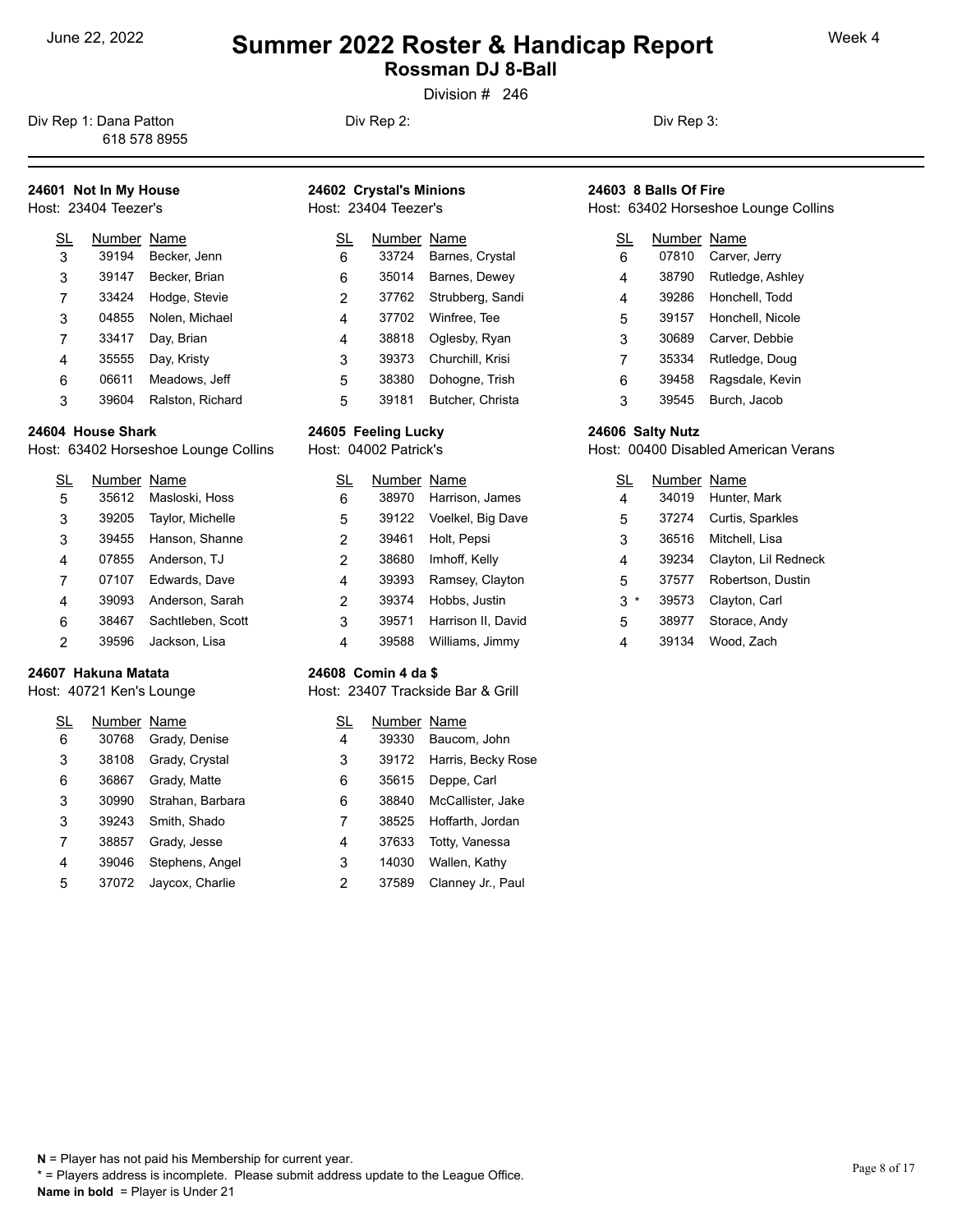# <sup>June 22, 2022</sup> **Summer 2022 Roster & Handicap Report** Week 4 **Rossman DJ 9-Ball**

Division # 247

Div Rep 1: Dana Patton **Div Rep 2:** Div Rep 2: Div Rep 3: 618 578 8955

## **24701 Not In My House**

Host: 23404 Teezer's

| SL             | Number Name |                  | SL |
|----------------|-------------|------------------|----|
| 8              | 33424       | Hodge, Stevie    | 7  |
| 9              | 33417       | Day, Brian       | 6  |
| 4              | 35555       | Day, Kristy      | 2  |
| 3              | 39194       | Becker, Jenn     | 4  |
| 4              | 39147       | Becker, Brian    | 4  |
| $\overline{2}$ | 04855       | Nolen, Michael   | 3  |
| 6              | 06611       | Meadows, Jeff    | 5  |
| 2              | 39604       | Ralston, Richard | 5  |

#### **24704 House Shark**

Host: 63402 Horseshoe Lounge Collins

| SL             | Number Name |                      |   |  |
|----------------|-------------|----------------------|---|--|
| $\overline{2}$ | 39205       | Taylor, Michelle     | 2 |  |
| 4              |             | 35612 Masloski, Hoss | 1 |  |
| 4              | 39455       | Hanson, Shanne       | 6 |  |
| 4              | 07855       | Anderson, TJ         | 6 |  |
| 9              | 07107       | Edwards, Dave        | 2 |  |
| 3              | 39093       | Anderson, Sarah      | 4 |  |
| 7              | 38467       | Sachtleben, Scott    | 3 |  |
| 1              | 39596       | Jackson, Lisa        | 6 |  |

#### **24707 Hakuna Matata**

Host: 40721 Ken's Lounge

| SL             | Number Name |                  |   |  |
|----------------|-------------|------------------|---|--|
| $\overline{2}$ | 38108       | Grady, Crystal   | 8 |  |
| 6              | 30768       | Grady, Denise    | 3 |  |
| 7              | 36867       | Grady, Matte     | 6 |  |
| 2              | 30990       | Strahan, Barbara | 6 |  |
| 3              | 39243       | Smith, Shado     | 4 |  |
| 8              | 38857       | Grady, Jesse     | 3 |  |
| 4              | 39046       | Stephens, Angel  | 2 |  |
| 5              | 37072       | Jaycox, Charlie  | 2 |  |

#### **24702 Crystal's Minions** Host: 23404 Teezer's

|   | Number Name |                        |   |
|---|-------------|------------------------|---|
| 7 | 33724       | Barnes, Crystal        | 7 |
| 6 | 35014       | Barnes, Dewey          | 4 |
| 2 |             | 37762 Strubberg, Sandi | 4 |
| 4 |             | 37702 Winfree, Tee     | 4 |
| 4 | 38818       | Oglesby, Ryan          | 1 |
| 3 | 39373       | Churchill, Krisi       | 9 |
| 5 | 38380       | Dohogne, Trish         | 3 |
| 5 | 39181       | Butcher, Christa       | 6 |

#### **24705 Feeling Lucky**

Host: 04002 Patrick's

| SL             | Number Name |                         | <u>SL</u> | N |
|----------------|-------------|-------------------------|-----------|---|
| 2              | 39461       | Holt, Pepsi             | 4         |   |
| 1              | 38680       | Imhoff, Kelly           | 6         |   |
| 6              | 38970       | Harrison, James         | 5         |   |
| 6              |             | 39122 Voelkel, Big Dave | 4         |   |
| $\overline{2}$ | 39374       | Hobbs, Justin           | 4         |   |
| 4              | 39393       | Ramsey, Clayton         | 6         |   |
| 3              | 39571       | Harrison II, David      |           |   |
| 6              | 39588       | Williams, Jimmy         | 4         |   |

#### **24708 Comin 4 da \$**

Host: 23407 Trackside Bar & Grill

| SL             | Number Name |                    |
|----------------|-------------|--------------------|
| 8              | 38525       | Hoffarth, Jordan   |
| 3              | 37633       | Totty, Vanessa     |
| 6              | 35615       | Deppe, Carl        |
| 6              | 38840       | McCallister, Jake  |
| 4              | 39330       | Baucom, John       |
| 3              | 39172       | Harris, Becky Rose |
| $\overline{2}$ | 14030       | Wallen, Kathy      |
| $\overline{2}$ | 37589       | Clanney Jr., Paul  |

#### **24703 9 Balls Of Fire**

Host: 63402 Horseshoe Lounge Collins

|   | Number Name |                  |
|---|-------------|------------------|
| 7 | 39458       | Ragsdale, Kevin  |
| 4 | 39157       | Honchell, Nicole |
| 4 | 39286       | Honchell, Todd   |
| 4 | 38790       | Rutledge, Ashley |
| 1 | 30689       | Carver, Debbie   |
| 9 | 35334       | Rutledge, Doug   |
| 3 | 39545       | Burch, Jacob     |
| 6 | 07810       | Carver, Jerry    |

#### **24706 Salty Nutz**

Host: 00400 Disabled American Verans

| SL     | Number Name |                      |
|--------|-------------|----------------------|
| 4      | 36516       | Mitchell, Lisa       |
| 6      | 37274       | Curtis, Sparkles     |
| 5      | 38977       | Storace, Andy        |
| 4      | 34019       | Hunter, Mark         |
| 4      | 39234       | Clayton, Lil Redneck |
| 6      | 37577       | Robertson, Dustin    |
| 4<br>* | 39573       | Clayton, Carl        |
| 4      | 39134       | Wood, Zach           |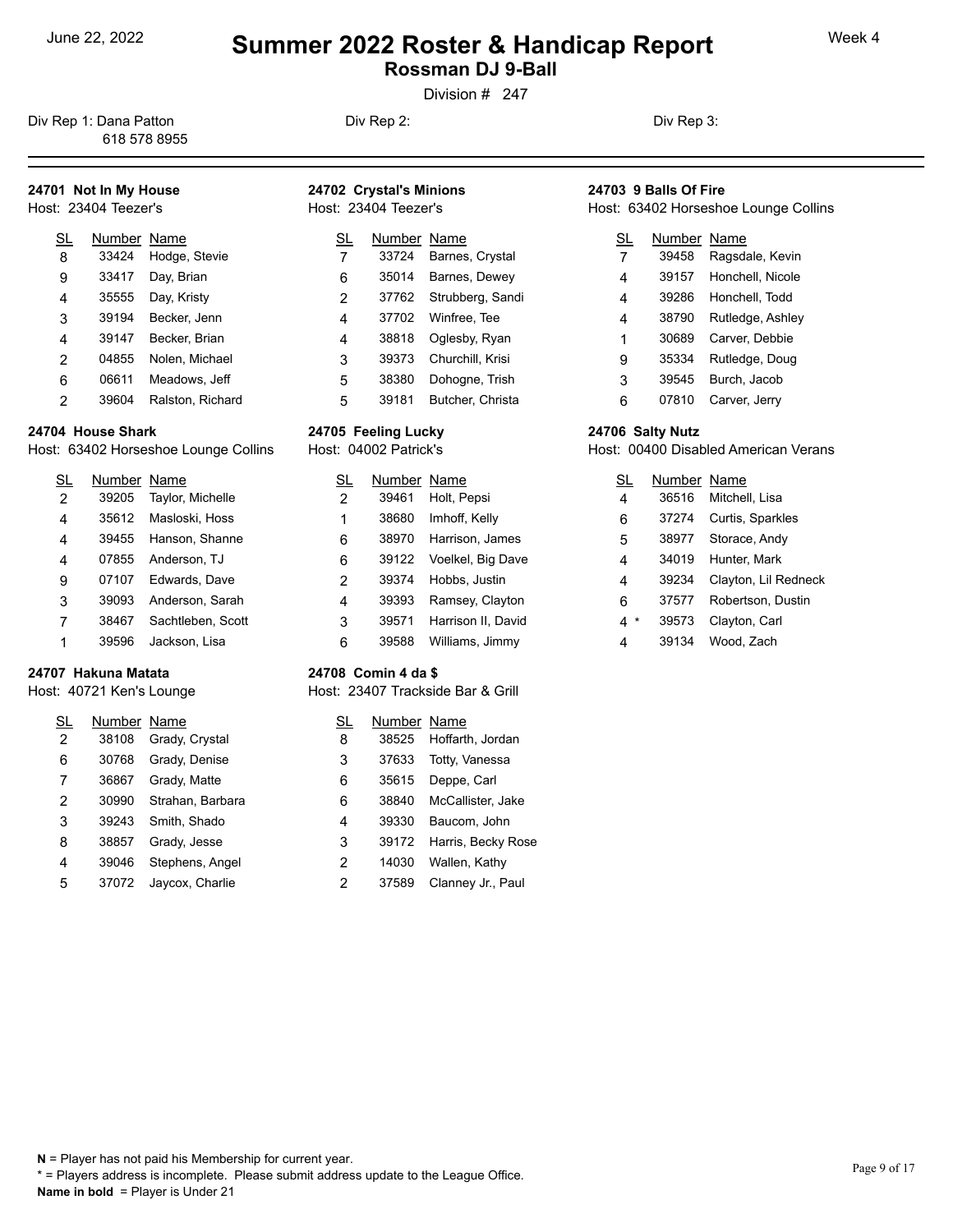# <sup>June 22, 2022</sup> **Summer 2022 Roster & Handicap Report** Week 4 **Sunday Bell DJ 8-Ball**

Division # 270

Div Rep 1: Div Rep 2: Div Rep 3:

#### **27001 Pool Wizards**

| SL | Number Name |                     | <b>SL</b> |  |
|----|-------------|---------------------|-----------|--|
| 7  | 34225       | Jacobs, Alan        | 4         |  |
| 3  | 38290       | Vogt, Louise        | 3         |  |
| 7  | 34856       | Montgomery, Mark    | 5         |  |
| 4  | 37402       | Politte, Niki       | 7         |  |
| 5  |             | 39075 Zumwalt, John | 6         |  |
| 3  | 39333       | Hein, Ann           | 3         |  |
| 3  | 38430       | Stanfill, Amy       | 3         |  |
| 6  | 39326       | Hein, Dale          | 2         |  |

#### **27004 RACK PACK**

Host: 23905 5th Street Billiards Bar & G

| SL | Number Name |                         | SL | Ν                    |
|----|-------------|-------------------------|----|----------------------|
| 7  | 34205       | Allison, Steve          | 5  | $\ddot{\cdot}$       |
| 6  | 07534       | Simon, Thomas           | 3  | $\ddot{\cdot}$       |
| 3  | 08551       | Soehnlin, Brenda        | 5  | $\ddot{\cdot}$       |
| 4  | 37287       | Rafeedie, George        | 5  | $\ddot{\cdot}$       |
| 4  | 37832       | Mauermann, Jerry        | 3  | $\ddot{\phantom{0}}$ |
| 3  | 38500       | Warnecke, Jeff          | 3  | ຸ                    |
| 6  | 33672       | Payne, Scott            | 7  |                      |
| 5  |             | 39122 Voelkel, Big Dave | 3  |                      |

#### **27007 Stroke Don't Choke**

Host: 23905 5th Street Billiards Bar & G

| SL | Number Name |                     |  |
|----|-------------|---------------------|--|
| 6  | 08895       | Sturgill, Rob       |  |
| 3  | 08987       | Sturgill, Liz       |  |
| 4  | 21093       | Miers, Ben          |  |
| 4  |             | 31421 Hulsey, Roger |  |
| 4  | 39289       | Keys, Emily         |  |
| 2  | 39524       | Sarmento, John      |  |

#### 38954 Marshall, Tater

# **27002 Right Table Wrong Idea**

| SL             | Number Name |                  | SL |  |
|----------------|-------------|------------------|----|--|
| $\overline{4}$ | 39144       | Edwards, AJ      | 4  |  |
| 3              | 36743       | Sieber, Theresa  | 6  |  |
| 5              | 36786       | Narez, Vicki     | 4  |  |
| 7              | 35156       | Waksmunski, Gary | 3  |  |
| 6              | 34444       | Werdell, Mark    | 6  |  |
| 3              | 37110       | Mangin, Terri    | 6  |  |
| 3              | 39579       | Rodarte, Mike    | 3  |  |
| 2              | 39574       | Edwards, Kayy    |    |  |

#### **27005 LONG SHOTS**

Host: 23905 5th Street Billiards Bar & G

| SL             | Number Name |                 | SL |
|----------------|-------------|-----------------|----|
| 5              | 39168       | Lang, Chris     | 6  |
| 3              | 39177       | Lang, Rick      | 4  |
| 5              | 38997       | Lewis, Kyle     | 6  |
| 5              | 39149       | Lewis, Steve    | 3  |
| 3              | 38993       | Lopez, Jennifer | 4  |
| 3              | 39505       | Lewis, Bonnie   | 4  |
| $\overline{7}$ | 08707       | Agnew, Dennis   | 4  |
| 3              | 33296       | Jeffery, Karl   | 5  |

#### **27003 The Magnificent 7**

Host: 23905 5th Street Billiards Bar & G

| SL | Number Name |                         |
|----|-------------|-------------------------|
| 4  | 38556       | Stosberg, Sami          |
| 6  |             | 38467 Sachtleben, Scott |
| 4  | 39134       | Wood, Zach              |
| 3  | 39160       | Cunefare, Cooter        |
| 6  | 35728       | Perry, Duce             |
| 6  | 39425       | Taitano, David          |
| 3  | 38928       | Messmer, Drew           |

#### **27006 LaFrank**

Host: 23905 5th Street Billiards Bar & G

| SL | Number Name |                   |
|----|-------------|-------------------|
| 6  | 06621       | LaFrank, Larry    |
| 4  | 35522       | Seitz, Marsha     |
| 6  | 06611       | Meadows, Jeff     |
| 3  | 39467       | Wilson, Kara      |
| 4  | 39010       | Woodring, Connie  |
| 4  | 35936       | Mathews, Karen    |
| 4  | 39313       | Garner II, Tyrone |
| 5  | 38937       | Ikeda, Bern       |

#### **27008 Bye**

Host: 00000 No Match This Week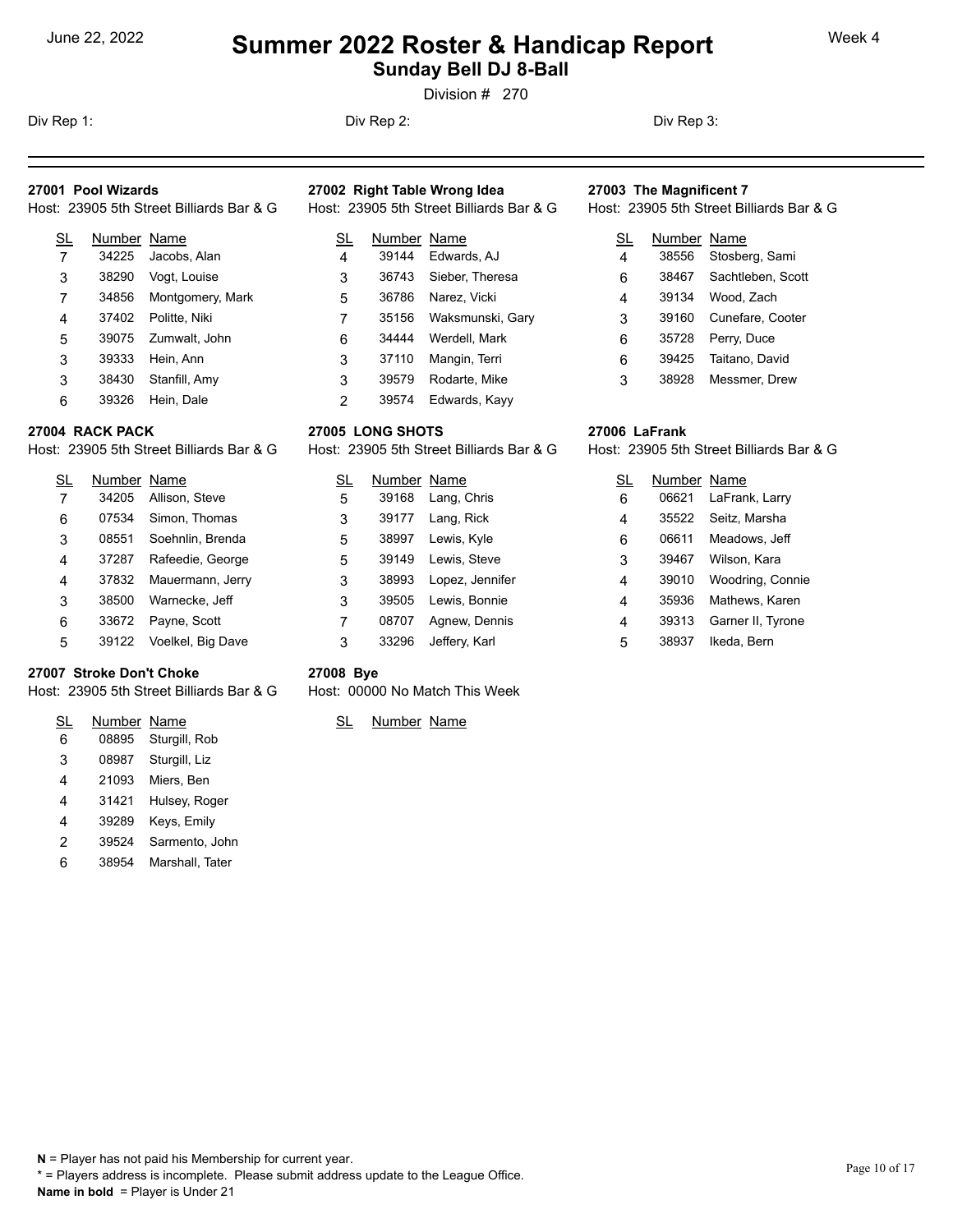# <sup>June 22, 2022</sup> **Summer 2022 Roster & Handicap Report** Week 4 **Sunday Bell DJ 9-Ball**

Division # 271

Div Rep 1: Div Rep 2: Div Rep 3:

### **27101 Pool Wizards**

| Host: 23905 5th Street Billia<br>Host: 23905 5th Street Billiards Bar & G<br>Host: 23905 5th Street Billiards Bar & G |
|-----------------------------------------------------------------------------------------------------------------------|
|-----------------------------------------------------------------------------------------------------------------------|

| SL             | Number Name |                     |   |
|----------------|-------------|---------------------|---|
| $\overline{4}$ | 38290       | Vogt, Louise        | 4 |
| 7              | 34225       | Jacobs, Alan        | 4 |
| 9              | 34856       | Montgomery, Mark    | 7 |
|                |             | 37402 Politte, Niki | 2 |
| 1              | 39333       | Hein, Ann           |   |
| 2              | 38430       | Stanfill, Amy       | 2 |
|                |             | 39075 Zumwalt, John |   |
|                |             |                     |   |

39082 Zumwalt, Amanda

#### **27104 RACK PACK**

Host: 23905 5th Street Billiards Bar & G

SL Number Name 33672 Payne, Scott 39122 Voelkel, Big Dave 34205 Allison, Steve 37287 Rafeedie, George 08551 Soehnlin, Brenda 37832 Mauermann, Jerry 38500 Warnecke, Jeff 39400 Fields, Jason

#### **27107 Stroke Don't Choke**

Host: 23905 5th Street Billiards Bar & G

| SL | Number Name |                     |  |
|----|-------------|---------------------|--|
| 3  | 08987       | Sturgill, Liz       |  |
| 6  |             | 08895 Sturgill, Rob |  |
| 4  | 21093       | Miers, Ben          |  |
| 4  |             | 31421 Hulsey, Roger |  |
| 4  | 39289       | Keys, Emily         |  |
| 2  | 39524       | Sarmento, John      |  |

38954 Marshall, Tater

# **27102 Right Table Wrong Idea**

| SL             | Number Name |                  | <u>SL</u> |  |
|----------------|-------------|------------------|-----------|--|
| $\overline{4}$ | 39144       | Edwards, AJ      | 3         |  |
| 4              | 36786       | Narez, Vicki     | 7         |  |
| 7              | 35156       | Waksmunski, Gary | 3         |  |
| 2              | 36743       | Sieber, Theresa  | 4         |  |
| 7              | 34444       | Werdell, Mark    | 7         |  |
| $\overline{2}$ | 37110       | Mangin, Terri    | 6         |  |
| 4              | 39579       | Rodarte, Mike    | 3         |  |
| 0              | 39574       | Edwards, Kayy    |           |  |

#### **27105 LONG SHOTS**

Host: 23905 5th Street Billiards Bar & G

| SL             | Number Name |                 | <u>SL</u> |
|----------------|-------------|-----------------|-----------|
| 3              | 38993       | Lopez, Jennifer | 4         |
| 6              | 09003       | Agnew, Dave     | 7         |
| 5              | 39149       | Lewis, Steve    | 6         |
| 4              | 38997       | Lewis, Kyle     | 2         |
| $\overline{2}$ | 39177       | Lang, Rick      | 3         |
| 6              | 39168       | Lang, Chris     | 3         |
| 1              | 39505       | Lewis, Bonnie   | 4         |
| 4              | 33296       | Jeffery, Karl   | 5         |

#### **27103 The Magnificent 7**

Host: 23905 5th Street Billiards Bar & G

| SL | Number Name |                         |
|----|-------------|-------------------------|
| 3  | 38556       | Stosberg, Sami          |
| 7  |             | 38467 Sachtleben, Scott |
| 3  | 39160       | Cunefare, Cooter        |
| 4  | 39134       | Wood, Zach              |
| 7  | 35728       | Perry, Duce             |
| 6  | 39425       | Taitano, David          |
| 3  | 38928       | Messmer, Drew           |

#### **27106 LaFrank**

Host: 23905 5th Street Billiards Bar & G

| SL | Number Name |                   |
|----|-------------|-------------------|
| 4  | 35522       | Seitz, Marsha     |
| 7  | 06621       | LaFrank, Larry    |
| 6  | 06611       | Meadows, Jeff     |
| 2  | 39467       | Wilson, Kara      |
| 3  | 39010       | Woodring, Connie  |
| 3  | 35936       | Mathews, Karen    |
| 4  | 39313       | Garner II, Tyrone |
| 5  | 38937       | Ikeda, Bern       |

### **27108 Bye**

Host: 00000 No Match This Week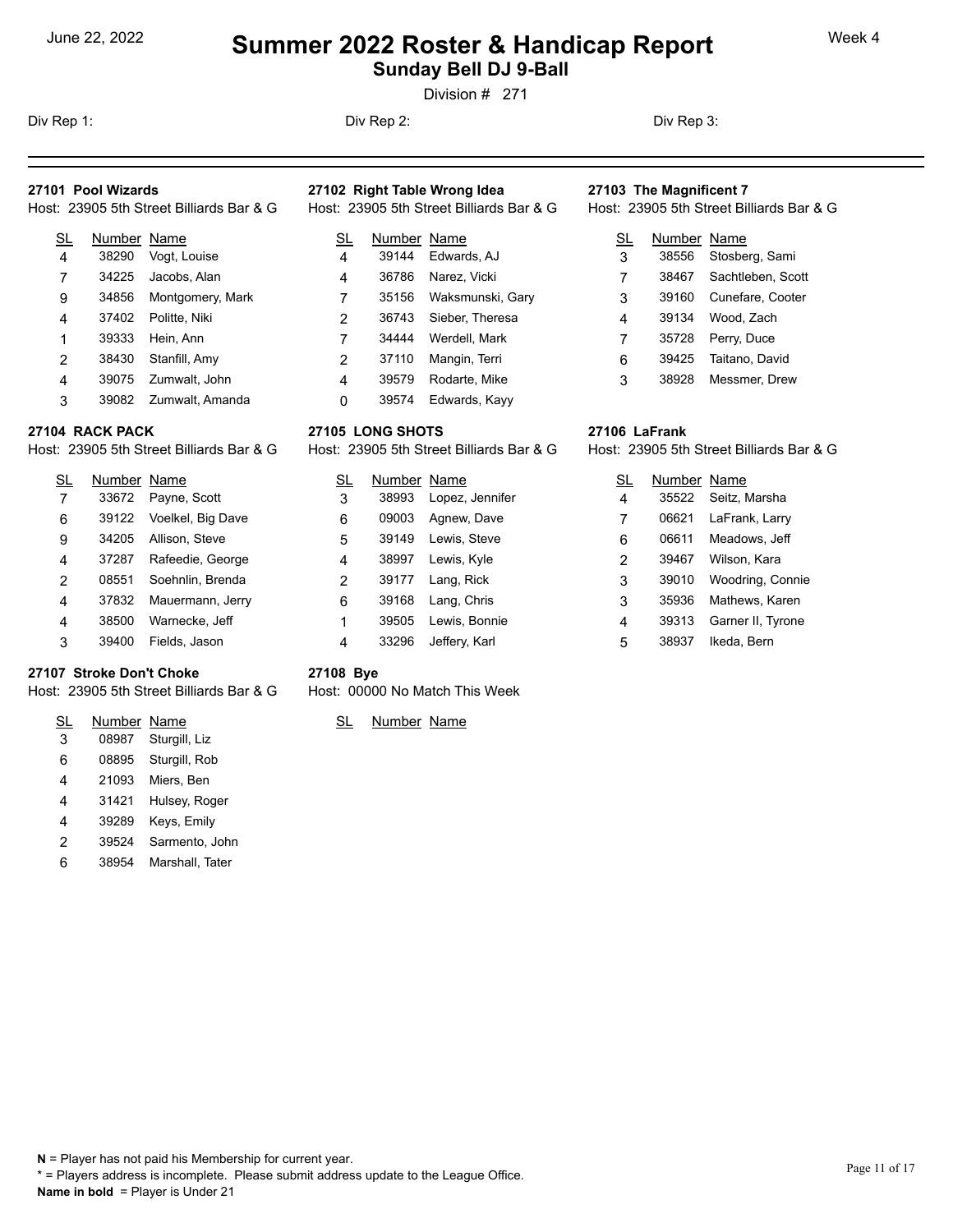**Sunday Laurance DJ 8-Ball** 

Division # 272

Div Rep 1: Dana Patton **Div Rep 2:** Div Rep 2: Div Rep 3: 618 578 8955

## **27201 Negative Reinforcement**

Host: 23201 Carol's Bridge Inn

| SL | Number Name |                 | SL | Number |
|----|-------------|-----------------|----|--------|
| 3  | 39290       | Baird, Jacob    | 5  | 33258  |
| 5  | 00392       | Andereck, Doug  | 6  | 06211  |
| 3  | 39358       | Baird, Bill     | 4  | 35059  |
| 2  | 39250       | McCaleb, Joshua | 6  | 35532  |
| 4  | 38852       | Evans, Danielle | 7  | 34599  |
| 7  | 38678       | Parks, John     | 3  | 30955  |
| 5  | 38884       | Patton, Adam    | 4  | 39223  |
| 2  | 30923       | Meadows, Carol  | 3  | 03920  |

#### **27204 Chalk Is Free**

Host: 23201 Carol's Bridge Inn

| S <sub>L</sub> | Number Name |                      | SL | Ν |
|----------------|-------------|----------------------|----|---|
| 3              | 37215       | Keith, Ashlee        | 5  |   |
| 5              | 33618       | Willtrout, Big Daddy | 7  |   |
| 2              | 38873       | Rendleman, Jen       | 3  |   |
| 6              | 36178       | Calahan, Barry       | 6  |   |
| 4              | 38882       | Brown, Gage          | 4  |   |
| 3              | 39465       | Clark, John          | 5  |   |
| 3              | 37907       | Rowald, Bradley      | 2  |   |
| 3              | 39479       | Lashley, David       | 3  |   |

#### **27207 Nervous Racks**

#### Host: 20802 Fairview Inn

| SL | Number Name |                  | SL |
|----|-------------|------------------|----|
| 7  | 04134       | Noud, Gregg      | 4  |
| 4  | 38572       | Kneedler, Brad   | 7  |
| 3  | 38492       | Kneedler, Stacy  | 3  |
| 3  | 36830       | Noud, Brenda     | 2  |
| 4  | 39330       | Baucom, John     | 4  |
| 3  | 39373       | Churchill, Krisi | 4  |
| 3  | 34646       | Lemay, Robin     | 6  |
| 6  | 15070       | Taylor, Travis   | 5  |

| 27202 Wheels. Inc.             | 27203 Th  |
|--------------------------------|-----------|
| Host: 23201 Carol's Bridge Inn | Host: 232 |
| SL Number Name                 | SL        |

| 5 | 33258 | Powell. JP      |   |
|---|-------|-----------------|---|
| 6 | 06211 | Neumann, Wheels | 4 |
| 4 | 35059 | Fix, Sharon     | 3 |
| 6 | 35532 | Nihiser, Terry  | 3 |
|   | 34599 | Haner, Billy    | 4 |
| 3 | 30955 | Garceau, Carol  | 5 |
| 4 | 39223 | Kent, Roger     | 4 |
| 3 | 03920 | Gent, Elizabeth | 6 |

#### **27205 Ball Smashers**

Host: 23201 Carol's Bridge Inn

| SL             | Number Name |                     | SL | Nuı |
|----------------|-------------|---------------------|----|-----|
| 5              | 34446       | Bartholomy, Dave    | 5  | 36  |
| $\overline{7}$ | 33639       | Rensing, Eric       | 3  | 39  |
| 3              | 38794       | Bartholomy, Catrina | 2  | 39  |
| 6              | 32481       | Elmore, Scott       | 6  | 38  |
| 4              | 37973       | Wetmore, lan        | 2  | 39  |
| 5              | 37458       | Zinkan, John        | 5  | 03  |
| 2              | 39335       | Rensing, Melissa    | 3  | 39  |
| 3              | 38153       | Roche, Tommy        | 5  | 39  |

#### **27208 Cervezas**

#### Host: 20802 Fairview Inn

| SL             | Number Name |                    |
|----------------|-------------|--------------------|
| $\overline{4}$ | 38804       | Patton, Mandy      |
| 7              | 38793       | Pacatte, Kirk      |
| 3              | 39357       | Burrelsman, Kurt   |
| $\overline{2}$ | 04259       | Eberts, Robyn      |
| 4              | 39509       | Hutchinson, Balls  |
| 4              | 04297       | Travisano, Vincent |
| 6              | 35492       | Saldana, Jose      |
| 5              | 39584       | Whitter, Andrew    |

# 27203 The Challengers<br>Host: 23201 Carol's Bridge Inn

|  | Host: 23201 Carol's Bridge Inn |  |  |
|--|--------------------------------|--|--|
|  |                                |  |  |

| SL | Number Name |                  |
|----|-------------|------------------|
| 4  | 38459       | Blaylock, Patty  |
| 4  | 03630       | Hediger, Rich    |
| 3  | 39424       | Cregger, Laurie  |
| 3  | 05498       | Mensing, Leah    |
| 4  | 39471       | Peach. Chris     |
| 5  | 38604       | Morrow, Mr. Matt |
| 4  | 35799       | Lee, Mark        |
| 6  | 00474       | Prestito, Jason  |

#### **27206 Smooth Operators**

Host: 20802 Fairview Inn

| SL | Number Name |               |
|----|-------------|---------------|
| 5  | 36182       | Hunter, Bill  |
| 3  | 39283       | Drisdel, Erik |
| 2  | 39346       | Gramc, Vicki  |
| 6  | 38272       | Hall, Dan     |
| 2  | 39265       | Taylor, Pam   |
| 5  | 03154       | Thayer, Max   |
| 3  | 39139       | Thayer, Doc   |
| 5  | 39315       | Burrow, Elie  |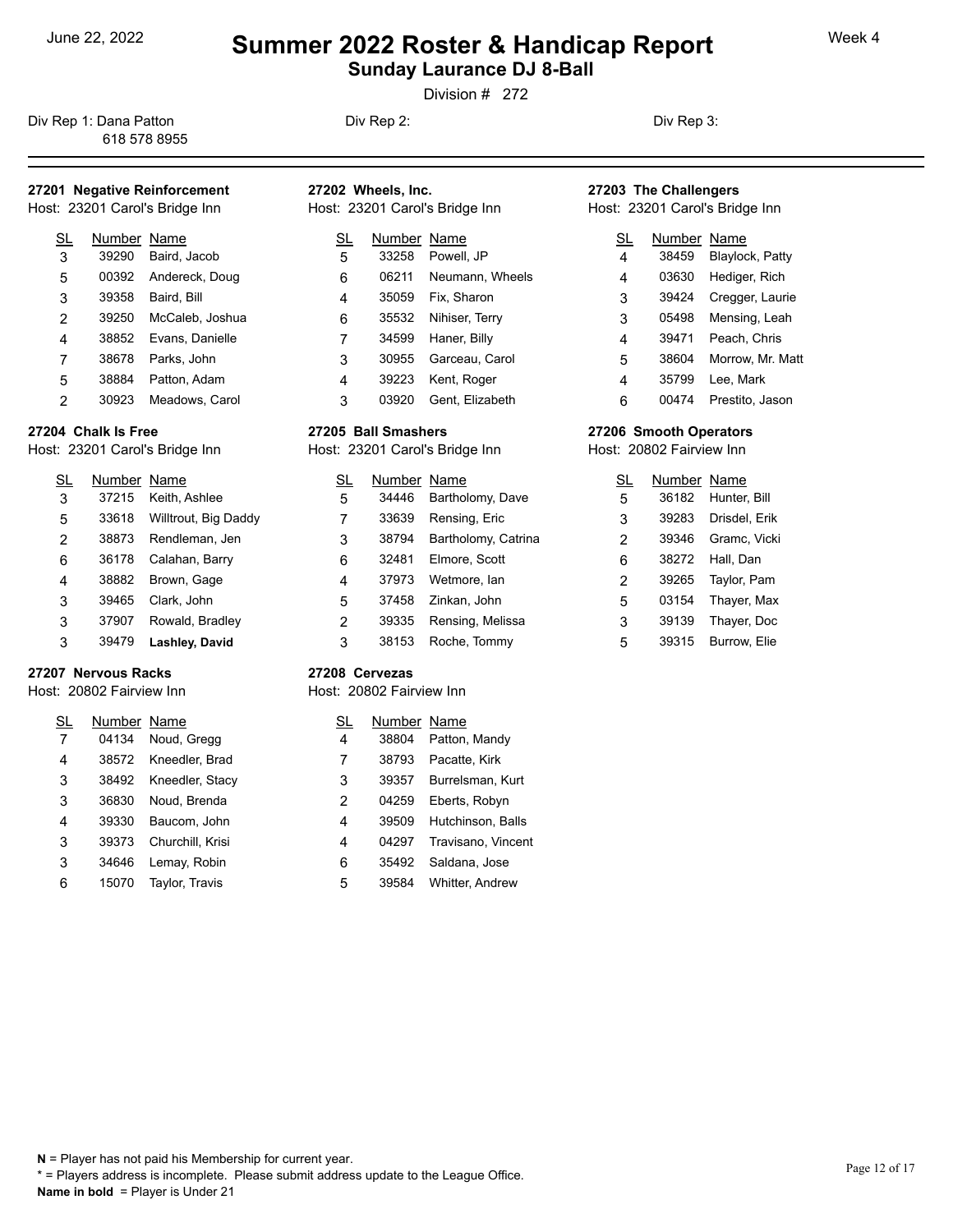# <sup>June 22, 2022</sup> **Summer 2022 Roster & Handicap Report** Week 4 **Sunday Laurance DJ 9-Ball**

Division # 273

Div Rep 1: Dana Patton **Div Rep 2:** Div Rep 2: Div Rep 3: 618 578 8955

### **27301 Negative Reinforcement**

Host: 23201 Carol's Bridge Inn

| SL | Number Name |                 | SL | Number |
|----|-------------|-----------------|----|--------|
| 5  | 00392       | Andereck, Doug  |    | 35532  |
| 3  | 39290       | Baird, Jacob    | 4  | 39223  |
| 3  | 39358       | Baird, Bill     | 3  | 35059  |
| 2  | 39250       | McCaleb, Joshua | 4  | 33258  |
| 7  | 38678       | Parks, John     | 7  | 06211  |
| 4  | 38852       | Evans, Danielle | 2  | 30955  |
| 4  | 38884       | Patton, Adam    | 3  | 03920  |
| 3  | 30923       | Meadows, Carol  | 4  | 31978  |

#### **27304 Chalk Is Free**

Host: 23201 Carol's Bridge Inn

| $\underline{\text{SL}}$ | Number Name |                      | SL | Ν |
|-------------------------|-------------|----------------------|----|---|
| $\overline{4}$          | 37215       | Keith, Ashlee        | 7  |   |
| 5                       | 33618       | Willtrout, Big Daddy | 6  |   |
| 2                       | 37900       | Echols, Cary         | 3  |   |
| 4                       | 38882       | Brown, Gage          | 4  |   |
| 6                       | 36178       | Calahan, Barry       | 5  |   |
| 2                       | 39465       | Clark, John          | 6  |   |
| 4                       | 37907       | Rowald, Bradley      | 3  |   |
| 2                       | 39479       | Lashley, David       | 4  |   |

#### **27307 Nervous Racks**

#### Host: 20802 Fairview Inn

| SL             | Number Name |                        | SL |
|----------------|-------------|------------------------|----|
| $\overline{2}$ | 38492       | Kneedler, Stacy        | 4  |
| 4              | 39330       | Baucom, John           | 8  |
| 4              |             | 38572 Kneedler, Brad   | 3  |
| 3              |             | 39373 Churchill, Krisi | 1  |
| 3              | 34646       | Lemay, Robin           | 4  |
| 3              | 36830       | Noud, Brenda           | 4  |
| 9              | 04134       | Noud, Gregg            | 7  |
|                | 15070       | <b>Taylor, Travis</b>  | 4  |

| 27302 Wheels, Inc.<br>Host: 23201 Carol's Bridge Inn |             |                 |    | 27303 The Challengers<br>Host: 23201 Carol's Bridge Inn |             |                        |
|------------------------------------------------------|-------------|-----------------|----|---------------------------------------------------------|-------------|------------------------|
| <u>sl</u>                                            | Number Name |                 | SL |                                                         | Number Name |                        |
| 7                                                    | 35532       | Nihiser, Terry  | 5  |                                                         | 38604       | Morrow, Mr. Matt       |
| 4                                                    | 39223       | Kent, Roger     | 3  |                                                         | 05498       | Mensing, Leah          |
| 3                                                    | 35059       | Fix. Sharon     | 5  |                                                         | 03630       | Hediger, Rich          |
| 4                                                    | 33258       | Powell, JP      | 4  |                                                         | 39424       | Cregger, Laurie        |
| 7                                                    | 06211       | Neumann, Wheels | 3  |                                                         | 39471       | Peach, Chris           |
| 2                                                    | 30955       | Garceau, Carol  | 4  |                                                         | 35799       | Lee. Mark              |
| 3                                                    | 03920       | Gent, Elizabeth | 4  |                                                         | 38459       | <b>Blaylock, Patty</b> |

## 31978 Lee, Carol **27305 Ball Smashers**

Host: 23201 Carol's Bridge Inn

| SL | Number Name |                     | <u>SL</u> | Nuı |
|----|-------------|---------------------|-----------|-----|
| 7  | 33639       | Rensing, Eric       |           | 38  |
| 6  | 34446       | Bartholomy, Dave    | 6         | 36  |
| 3  | 38794       | Bartholomy, Catrina | 3         | 39  |
| 4  | 37973       | Wetmore, lan        | 2         | 39  |
| 5  | 37458       | Zinkan, John        | 1         | 39  |
| 6  | 32481       | Elmore, Scott       | 4         | 03  |
| 3  | 39335       | Rensing, Melissa    | 2         | 39  |
| 4  | 38153       | Roche, Tommy        |           | 39  |

#### **27308 Cervezas**

#### Host: 20802 Fairview Inn

| SL             | Number Name |                        |
|----------------|-------------|------------------------|
| $\overline{4}$ | 38804       | Patton, Mandy          |
| 8              | 38793       | Pacatte, Kirk          |
| 3              | 39357       | Burrelsman, Kurt       |
| 1              | 04259       | Eberts, Robyn          |
| 4              | 39509       | Hutchinson, Balls      |
| 4              | 04297       | Travisano, Vincent     |
| 7              | 35492       | Saldana, Jose          |
| 4              | 39584       | <b>Whitter, Andrew</b> |

# **27303 The Challengers**

| SL | Number Name |                        |
|----|-------------|------------------------|
| 5  | 38604       | Morrow, Mr. Matt       |
| 3  | 05498       | Mensing, Leah          |
| 5  | 03630       | Hediger, Rich          |
| 4  | 39424       | Cregger, Laurie        |
| 3  | 39471       | Peach, Chris           |
| 4  | 35799       | Lee. Mark              |
| 4  | 38459       | <b>Blaylock, Patty</b> |
| 6  | 00474       | Prestito, Jason        |
|    |             |                        |

#### **27306 Smooth Operators**

Host: 20802 Fairview Inn

| <u>SL</u> | Number Name |                 |
|-----------|-------------|-----------------|
| 7         | 38272       | Hall, Dan       |
| 6         | 36182       | Hunter, Bill    |
| 3         | 39283       | Drisdel, Erik   |
| 2         | 39265       | Taylor, Pam     |
| 1         | 39346       | Gramc, Vicki    |
| 4         | 03154       | Thayer, Max     |
| 2         | 39139       | Thayer, Doc     |
| 1         | 39585       | Anderson, Laura |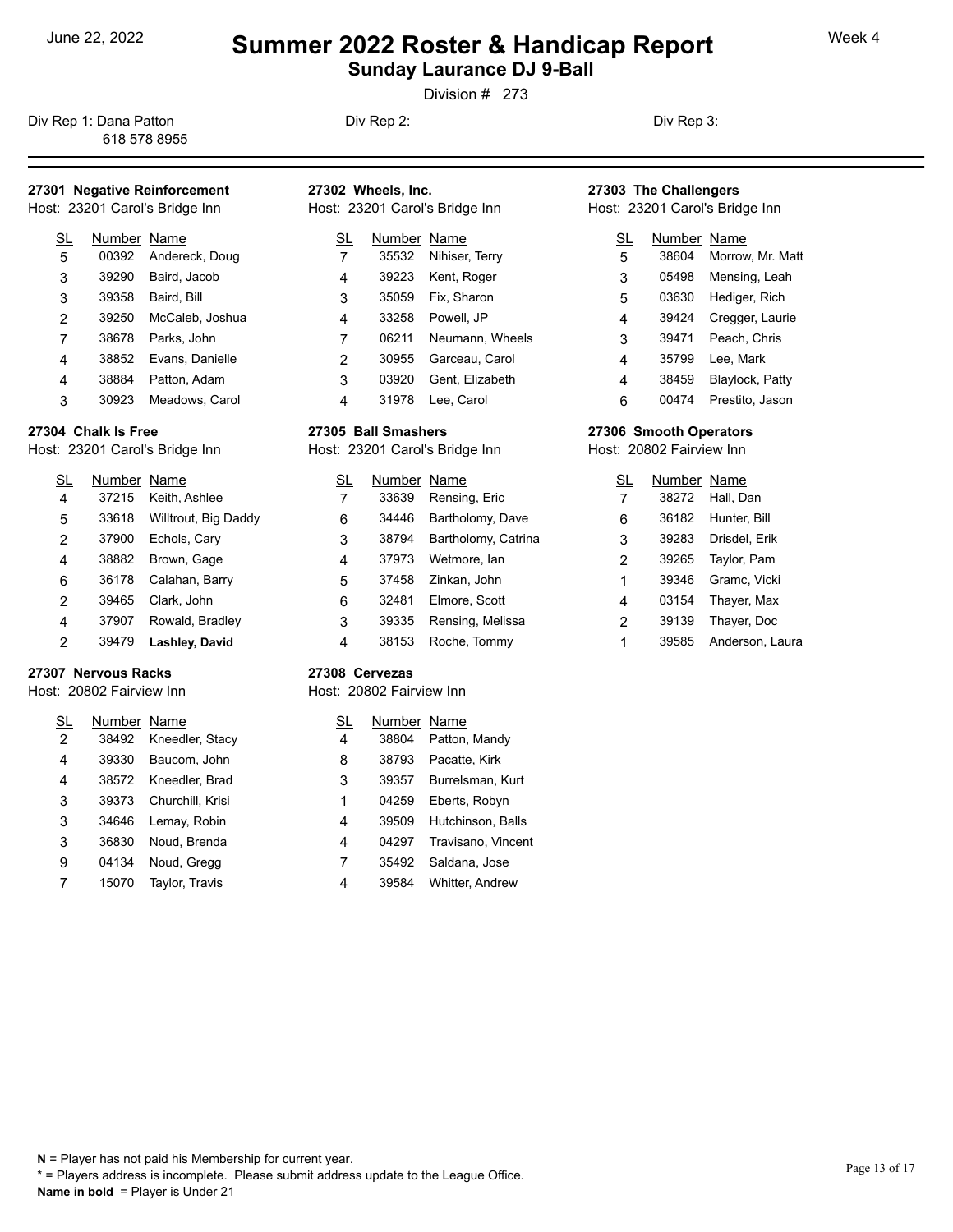**Sunday Massey DJ 8-Ball** 

Division # 274

Div Rep 1: Dana Patton **Div Rep 2:** Div Rep 2: Div Rep 3: 618 578 8955

## **27401 Redneck Rejects**

Host: 23407 Trackside Bar & Grill

| SL             | Number Name |                  | SL | Numb  |
|----------------|-------------|------------------|----|-------|
| $\overline{4}$ | 37648       | Smith, Tom       | 5  | 38934 |
| $\overline{2}$ | 38313       | Smith, Ashley    | 3  | 38922 |
| 4              | 37633       | Totty, Vanessa   | 5  | 37936 |
| 7              | 38525       | Hoffarth, Jordan | 6  | 39165 |
| 4              | 39393       | Ramsey, Clayton  | 3  | 39172 |
| 4              | 38969       | Finn, Scott      | 6  | 38840 |
| 3              | 39294       | Finn, Kari       | 3  | 39545 |
| 5              | 05147       | Pinales, James   | 5  | 34579 |

#### **27404 Old School Bangers**

Host: 23404 Teezer's

| $\underline{\text{SL}}$ | Number Name |                 | SL |  |
|-------------------------|-------------|-----------------|----|--|
| 5                       | 37054       | Briggs, Shane   | 7  |  |
| 3                       | 35430       | Briggs, Chico   | 4  |  |
| 3                       | 39591       | Cuff, Donnie    | 5  |  |
| 6                       | 35725       | Hueter, Brandon | 3  |  |
| 5                       | 39541       | Gestes, Tanner  | 4  |  |
| 3                       | 39440       | Thebeau, John   | 3  |  |
| 3                       | 39597       | Napoli, Joey    | 5  |  |
| 6                       | 37324       | Atwood, Ryan    | 3  |  |

#### **27407 Below Average**

Host: 23201 Carol's Bridge Inn

| SL | Number Name |                     |   |  |
|----|-------------|---------------------|---|--|
| 4  | 39296       | Schlottner, Charles | 6 |  |
| 4  | 39515       | Lyston, Stacy       | 5 |  |
| 5  | 36453       | Peters, Dawn        | 3 |  |
| 4  | 39513       | Dunne, Bryan        | 6 |  |
| 3  | 38090       | Murphy, Kyle        | 2 |  |
| 2  | 38450       | Murphy, Jordan      | 4 |  |
| 5  | 39600       | Wright, Billy       |   |  |
|    |             |                     |   |  |

| 27402 Malfunction Junction | 27403 Chasing The Cheese |
|----------------------------|--------------------------|
|                            |                          |

Host: 23407 Trackside Bar & Grill

| SL | Number Name |                          | SL | Nu |
|----|-------------|--------------------------|----|----|
| 5  | 38934       | Mordis, Gary             | 5  | 39 |
| 3  | 38922       | Mordis, Anne             | 5  | 38 |
| 5  | 37936       | Robinson Sr., Russ       | 4  | 39 |
| 6  | 39165       | McCallister, Bradley     | 6  | 39 |
| 3  |             | 39172 Harris, Becky Rose | 4  | 36 |
| 6  | 38840       | McCallister, Jake        | 3  | 37 |
| 3  | 39545       | Burch, Jacob             | 4  | 35 |
| 5  | 34579       | Lyles Jr, Larry          | 2  | 39 |

#### **27405 Banks-N-Spanks**

Host: 00006 VFW-Collinsville

| SL | Number Name |                     | SL | Nur             |
|----|-------------|---------------------|----|-----------------|
| 7  | 35334       | Rutledge, Doug      | 6  | $36-$           |
| 4  | 38790       | Rutledge, Ashley    | 3  | 37 <sub>0</sub> |
| 5  | 38084       | Smay, Zay           | 2  | 39 <sub>o</sub> |
| 3  | 39194       | Becker, Jenn        | 4  | 37              |
| 4  | 37702       | Winfree, Tee        | 7  | 36              |
| 3  | 38974       | Demetrulias, Angelo | 6  | 39              |
| 5  | 39106       | Grzywacz, Jake      | 3  | 39              |
| 3  | 39619       | Freeman, B98 Red    | 2  | 39              |

#### **27408 420 Sidetracked**

Host: 23201 Carol's Bridge Inn

| SL             | Number Name |                       |
|----------------|-------------|-----------------------|
| 6              | 38200       | Perez, Luis           |
| 5              | 38392       | Meyer, Brian          |
| 3              | 39551       | Keilbach, Christopher |
| 6              |             | 39366 Larson, Jordan  |
| $\overline{2}$ | 35529       | Burton, Robin         |
| 4              | 38962       | Loddeke, Cara         |
| 4              | 36279       | Richter, Brenda       |
| 6              | 39154       | Sumner, Sherminator   |

# Host: 23404 Teezer's

| SL | Number Name |                  |
|----|-------------|------------------|
| 5  | 39157       | Honchell, Nicole |
| 5  | 38811       | Hartsoe, Mike    |
| 4  | 39286       | Honchell, Todd   |
| 6  | 39458       | Ragsdale, Kevin  |
| 4  | 36851       | Nicol, Cat       |
| 3  | 37828       | Earhart, Heather |
| 4  | 35857       | Elrod, Terry     |
| 2  | 39522       | Dempsey, Mary    |

### **27406 Rack N Black X2**

Host: 29401 Time Out

| <u>SL</u> | Number Name |                    |
|-----------|-------------|--------------------|
| 6         | 36470       | King, Travis       |
| 3         | 37467       | McNally, BJ        |
| 2         | 39433       | McNally, Heather   |
| 4         | 37785       | Pierson, Amanda    |
| 7         | 36790       | Ray, Dan           |
| 6         | 39220       | Ricklefs, Hank     |
| 3         | 39598       | Richards, Chris    |
| 2         | 39592       | Ovelgoenner, Traci |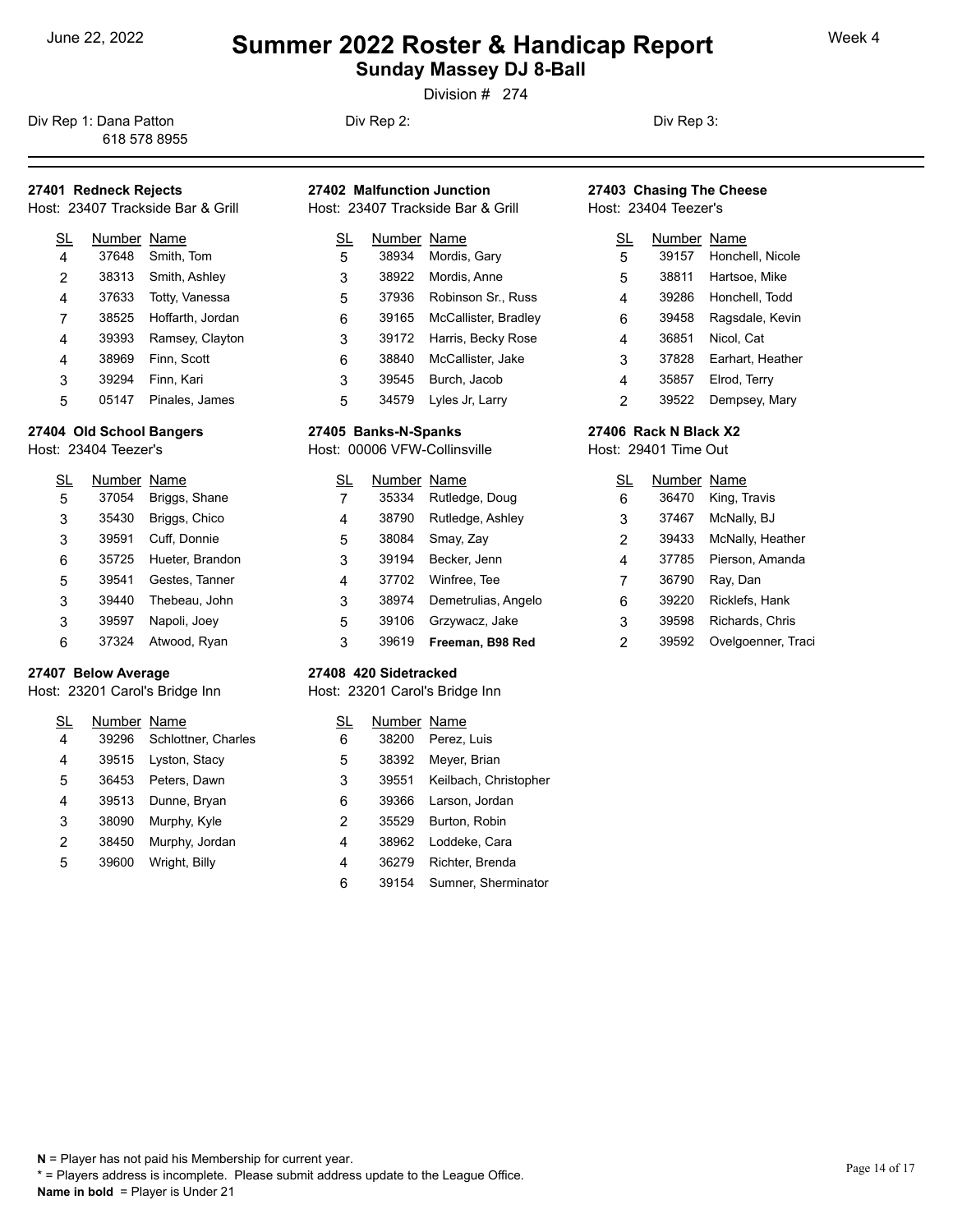**Sunday Massey DJ 9-Ball** 

Division # 275

Div Rep 1: Dana Patton **Div Rep 2:** Div Rep 2: Div Rep 3: 618 578 8955

### **27501 Redneck Rejects**

Host: 23407 Trackside Bar & Grill

| SL             | Number Name |                  | SL | Numb  |
|----------------|-------------|------------------|----|-------|
| 3              | 37633       | Totty, Vanessa   |    | 39165 |
| $\overline{4}$ | 39393       | Ramsey, Clayton  | 5  | 38934 |
| $\overline{2}$ | 38313       | Smith, Ashley    | 4  | 37936 |
| 8              | 38525       | Hoffarth, Jordan | 6  | 38840 |
| $\overline{4}$ | 37648       | Smith, Tom       | 2  | 38922 |
| 5              | 38969       | Finn, Scott      | 3  | 39545 |
| $\overline{2}$ | 39294       | Finn, Kari       | 5  | 34579 |
| 5              | 05147       | Pinales, James   |    |       |

#### **27504 Old School Bangers**

Host: 23404 Teezer's

| <u>SL</u> | Number Name |                 | <u>SL</u> |  |
|-----------|-------------|-----------------|-----------|--|
| 5         | 37054       | Briggs, Shane   | 4         |  |
| 4         | 35430       | Briggs, Chico   | 9         |  |
| 6         | 35725       | Hueter, Brandon | 4         |  |
| 5         | 39541       | Gestes, Tanner  | 3         |  |
| 4         | 39440       | Thebeau, John   | 4         |  |
| 3         | 39591       | Cuff, Donnie    | 3         |  |
| 3         | 39597       | Napoli, Joey    | 5         |  |
|           | 37324       | Atwood, Ryan    | 3         |  |

#### **27507 Below Average**

Host: 23201 Carol's Bridge Inn

| <u>SL</u> | Number Name |                     |   |  |
|-----------|-------------|---------------------|---|--|
| 5         | 36453       | Peters, Dawn        | 6 |  |
| 4         | 39513       | Dunne, Bryan        | 3 |  |
| 4         | 39296       | Schlottner, Charles | 2 |  |
| 4         | 39515       | Lyston, Stacy       | 4 |  |
| 3         | 39520       | Saunders, Eillen    | 3 |  |
| 5         | 38090       | Murphy, Kyle        | 7 |  |
| 3         | 38450       | Murphy, Jordan      |   |  |
| 6         | 39600       | Wright, Billy       |   |  |

### **27502 Malfunction Junction**

Host: 23407 Trackside Bar & Grill

| SL | Number Name |                            | SL | N |
|----|-------------|----------------------------|----|---|
| 7  |             | 39165 McCallister, Bradley | 4  |   |
| 5  | 38934       | Mordis, Gary               | 4  |   |
| 4  |             | 37936 Robinson Sr., Russ   | 4  |   |
| 6  |             | 38840 McCallister, Jake    | 7  |   |
| 2  |             | 38922 Mordis, Anne         | 4  |   |
| 3  | 39545       | Burch, Jacob               | 3  |   |
| 5  |             | 34579 Lyles Jr, Larry      | 4  |   |

#### **27505 Banks-N-Spanks**

Host: 00006 VFW-Collinsville

| SL             | Number Name |                     | SL | Nur             |
|----------------|-------------|---------------------|----|-----------------|
| $\overline{4}$ | 38790       | Rutledge, Ashley    | 3  | 37              |
| 9              | 35334       | Rutledge, Doug      | 8  | 36              |
| $\overline{4}$ | 38084       | Smay, Zay           | 6  | $36-$           |
| 3              | 39194       | Becker, Jenn        | 4  | 37 <sub>0</sub> |
| 4              | 37702       | Winfree, Tee        | 2  | 39 <sub>0</sub> |
| 3              | 38974       | Demetrulias, Angelo | 5  | 39              |
| 5              | 39106       | Grzywacz, Jake      | 2  | 39              |
| 3              | 39619       | Freeman, B98 Red    |    | 39              |

#### **27508 420 Sidetracked**

Host: 23201 Carol's Bridge Inn

| SL | Number Name |                       |
|----|-------------|-----------------------|
| 6  |             | 38200 Perez, Luis     |
| 3  | 38392       | Meyer, Brian          |
| 2  | 39551       | Keilbach, Christopher |
| 4  |             | 38962 Loddeke, Cara   |
| 3  | 36279       | Richter, Brenda       |
| 7  | 39154       | Sumner, Sherminator   |
|    | 39366       | Larson, Jordan        |
| 1  | 35529       | Burton, Robin         |

#### **27503 Chasing The Cheese** Host: 23404 Teezer's

| SL | Number Name |                  |
|----|-------------|------------------|
| 4  | 39286       | Honchell, Todd   |
| 4  | 39157       | Honchell, Nicole |
| 4  | 38811       | Hartsoe, Mike    |
| 7  | 39458       | Ragsdale, Kevin  |
| 4  | 36851       | Nicol, Cat       |
| 3  | 37828       | Earhart, Heather |
| 4  | 35857       | Elrod, Terry     |
| 2  | 39522       | Dempsey, Mary    |

#### **27506 Rack N Black X2**

Host: 29401 Time Out

| <u>SL</u> | Number Name |                       |
|-----------|-------------|-----------------------|
| 3         |             | 37785 Pierson, Amanda |
| 8         | 36790       | Ray, Dan              |
| 6         | 36470       | King, Travis          |
| 4         | 37467       | McNally, BJ           |
| 2         | 39433       | McNally, Heather      |
| 5         | 39220       | Ricklefs, Hank        |
| 2         | 39598       | Richards, Chris       |
| 1         | 39592       | Ovelgoenner, Traci    |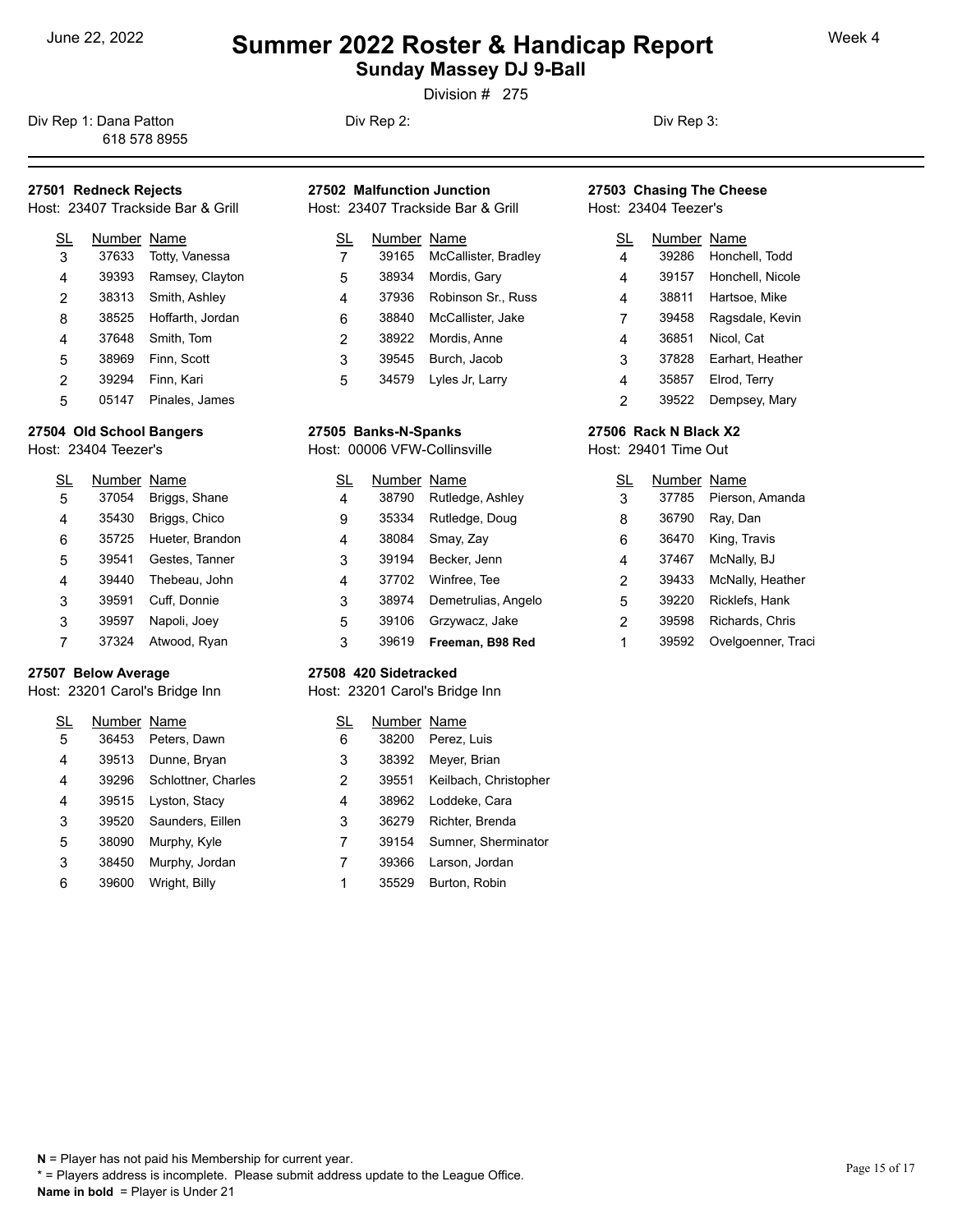**Larry Hubbart DJ 8-Ball** 

Division # 276

Div Rep 1: Dana Patton **Div Rep 2:** Div Rep 2: Div Rep 3: Div Rep 3: 618 578 8955

### **27601 Deal With It**

| Host: 00400 Disabled American Verans | Host:       |  |
|--------------------------------------|-------------|--|
|                                      | Number Name |  |

| 5 |       | 38977 Storace, Andy    | 5 |
|---|-------|------------------------|---|
| 5 |       | 37274 Curtis, Sparkles | 5 |
| 6 | 30768 | Grady, Denise          | 4 |
| 3 |       | 36516 Mitchell, Lisa   | 3 |
| 5 | 37301 | Missey, Brian          | 6 |
|   | 34019 | Hunter, Mark           |   |
| 3 | 30990 | Strahan, Barbara       | 3 |

### **27604 Players To Be Named Later**

Host: 06001 Al's 520

| SL             | Number Name |                        | SL | Numbe |
|----------------|-------------|------------------------|----|-------|
| $\overline{4}$ | 30384       | Barnfield, Mark        | 4  | 39247 |
| 2              | 38680       | Imhoff, Kelly          | 4  | 37522 |
| 2              |             | 37762 Strubberg, Sandi | 3  | 39221 |
| 5              | 38392       | Meyer, Brian           | 3  | 39498 |
| 4              | 38419       | Teaque, Tim            | 5  | 37031 |
| 3              | 39599       | Sanders, Charles       | 4  | 39206 |
|                | 05428       | Elmore, Tim            | 4  | 11184 |

#### **27607 We'll Make Ya Famous**

#### Host: 00016 O'Connell's Pub

| SL | Number Name |                         | Numt |
|----|-------------|-------------------------|------|
| 5  |             | 39222 Cardenas, Lacie   |      |
| 5  | 39099       | Cox. Tim                |      |
| 3  | 34306       | Busch, Adrienne         |      |
| 3  |             | 39532 Gonzalez, Alfonso |      |
| 2  |             | 39416 Cox, Jonathan     |      |
| 3  | 39567       | Wood, Chaparra Loca     |      |
| 6  |             | 35713 Sullivan, Brian   |      |
| 5  | 39526       | Cerna, Cha              |      |

## **27602 Don't Whine Just Rack**

Host: 00400 Disabled American Verans

| SL             | Number Name |                       | SL      | Numl |
|----------------|-------------|-----------------------|---------|------|
| 5              | 34661       | Hines, Shawn          | 6       | 0489 |
| 5              |             | 37422 McDaniel, Steve | 2       | 3906 |
| $\overline{4}$ | 38376       | Frey, Rob             | 6       | 3897 |
| 3              | 38889       | Roberts, Chris        | 3       | 3957 |
| 6              | 37214       | Frost, Tim            | 2       | 3958 |
| $\overline{4}$ | 39593       | Jenkins Sr., CJ       | 2       | 3937 |
| 3              | 37389       | Greenwood, Darrin     | $\star$ | 3958 |

## **27605 Off In The Woods**

Host: 40721 Ken's Lounge

| <u>SL</u>      | Number Name |                  | <u>SL</u> |
|----------------|-------------|------------------|-----------|
| $\overline{4}$ | 39247       | Slinkard, Cory   | 4         |
| $\overline{4}$ | 37522       | Lynn, Ken        | 7         |
| 3              | 39221       | Slinkard, Ricky  | 3         |
| 3              | 39498       | Boyer, Seth      | 6         |
| 5              | 37031       | Slinkard, John   | 4         |
| 4              | 39206       | Clark, Mike      | 3         |
| 4              | 11184       | Walls, John      | 2         |
| 3              | 17007       | Woodruff, Nicole | 5         |

#### **27603 Metro East Cue Sports** Host: 04002 Patrick's

| SL    | Number Name |                          |
|-------|-------------|--------------------------|
| 6     | 04895       | McCain, Johnny           |
| 2     |             | 39065 Armstrong, Janet   |
| 6     | 38970       | Harrison, James          |
| 3     |             | 39571 Harrison II, David |
| 2     | 39587       | Shaw, Marty              |
| 2     | 39374       | Hobbs, Justin            |
| $2^*$ | 39580       | Dowdy, Marcia            |
| 2     | 39461       | Holt, Pepsi              |

#### **27606 Shotz r Us**

Host: 40721 Ken's Lounge

| SL | Number Name |                      |
|----|-------------|----------------------|
| 4  | 39086       | Ver Straten, John    |
| 7  | 36497       | Mitcherson, Jamie    |
| 3  | 39077       | Collins, Alfie       |
| 6  | 39202       | Crews, Cody          |
| 4  | 39234       | Clayton, Lil Redneck |
| 3  | 39449       | Franklin, Tije       |
| 2  | 37673       | Franklin, Tracy      |
| 5  | 38982       | Franklin, Ed         |

#### **27608 Bye**

Host: 00000 No Match This Week